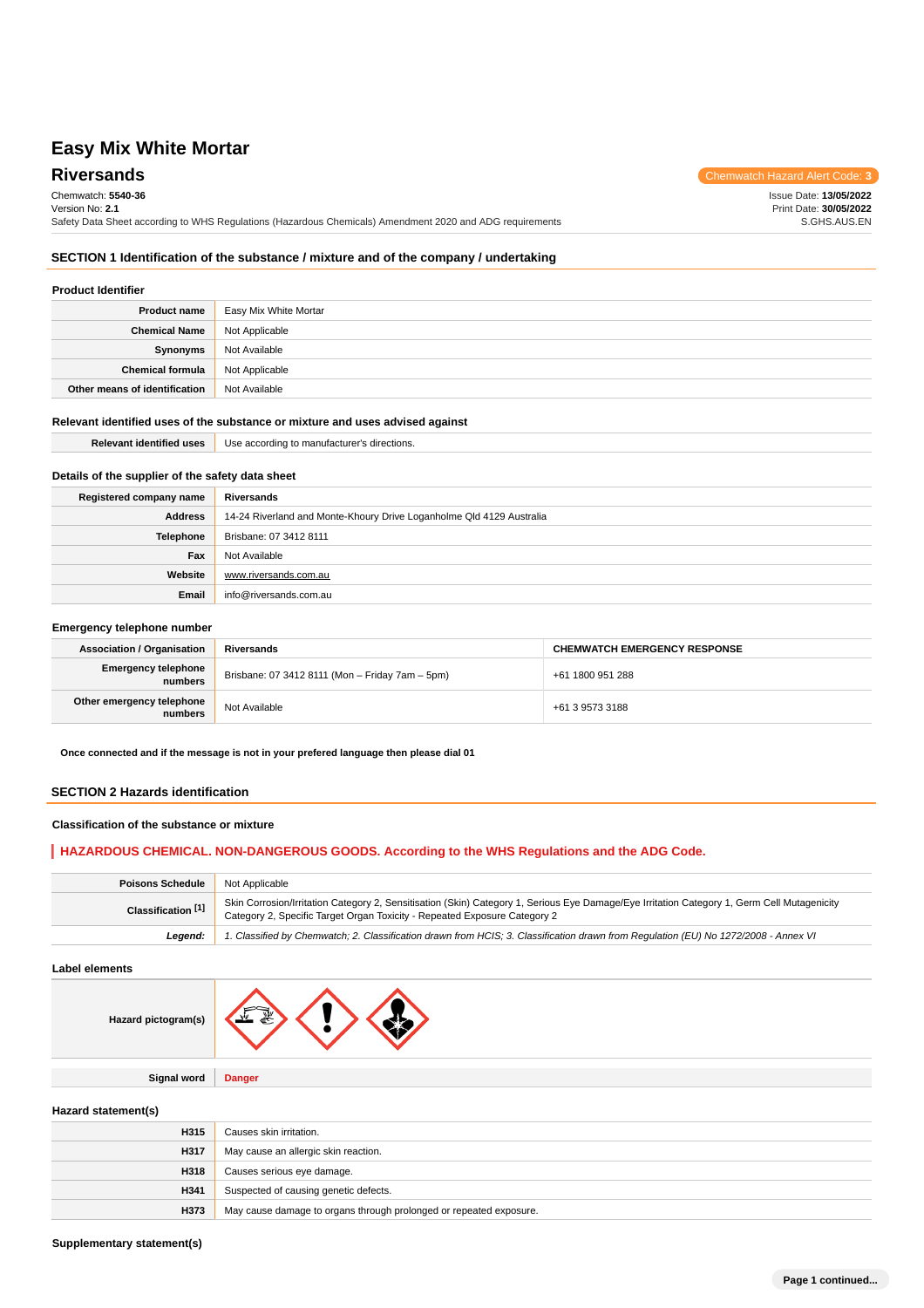### Not Applicable

### **Precautionary statement(s) Prevention**

| P <sub>201</sub> | Obtain special instructions before use.                                          |
|------------------|----------------------------------------------------------------------------------|
| P <sub>260</sub> | Do not breathe dust/fume.                                                        |
| P280             | Wear protective gloves, protective clothing, eye protection and face protection. |
| P264             | Wash all exposed external body areas thoroughly after handling.                  |
| P272             | Contaminated work clothing should not be allowed out of the workplace.           |

### **Precautionary statement(s) Response**

| P305+P351+P338 | IF IN EYES: Rinse cautiously with water for several minutes. Remove contact lenses, if present and easy to do. Continue rinsing. |
|----------------|----------------------------------------------------------------------------------------------------------------------------------|
| P308+P313      | IF exposed or concerned: Get medical advice/attention.                                                                           |
| P310           | Immediately call a POISON CENTER/doctor/physician/first aider.                                                                   |
| P302+P352      | IF ON SKIN: Wash with plenty of water.                                                                                           |
| P333+P313      | If skin irritation or rash occurs: Get medical advice/attention.                                                                 |
| P362+P364      | Take off contaminated clothing and wash it before reuse.                                                                         |

#### **Precautionary statement(s) Storage**

| P405 |  |
|------|--|
|      |  |

### **Precautionary statement(s) Disposal**

**P501** Dispose of contents/container to authorised hazardous or special waste collection point in accordance with any local regulation.

Not Applicable

### **SECTION 3 Composition / information on ingredients**

### **Substances**

See section below for composition of Mixtures

#### **Mixtures**

| <b>CAS No</b> | %[weight]                                                                                                                                                                                      | Name                |
|---------------|------------------------------------------------------------------------------------------------------------------------------------------------------------------------------------------------|---------------------|
| Not Available | >60                                                                                                                                                                                            | Washed & Dried Sand |
| 65997-15-1    | 10-30                                                                                                                                                                                          | portland cement     |
| 1305-62-0     | $1 - 10$                                                                                                                                                                                       | calcium hydroxide   |
| Legend:       | 1. Classified by Chemwatch; 2. Classification drawn from HCIS; 3. Classification drawn from Regulation (EU) No 1272/2008 - Annex VI; 4.<br>Classification drawn from C&L * EU IOELVs available |                     |

### **SECTION 4 First aid measures**

| Description of first aid measures |                                                                                                                                                                                                                                                                                                                                                                                                                                                                                                                                                                                 |  |
|-----------------------------------|---------------------------------------------------------------------------------------------------------------------------------------------------------------------------------------------------------------------------------------------------------------------------------------------------------------------------------------------------------------------------------------------------------------------------------------------------------------------------------------------------------------------------------------------------------------------------------|--|
| <b>Eye Contact</b>                | If this product comes in contact with the eyes:<br>Immediately hold eyelids apart and flush the eye continuously with running water.<br>Ensure complete irrigation of the eye by keeping eyelids apart and away from eye and moving the eyelids by occasionally lifting the upper<br>and lower lids.<br>▶ Continue flushing until advised to stop by the Poisons Information Centre or a doctor, or for at least 15 minutes.<br>Transport to hospital or doctor without delay.<br>Removal of contact lenses after an eye injury should only be undertaken by skilled personnel. |  |
| <b>Skin Contact</b>               | If skin contact occurs:<br>Immediately remove all contaminated clothing, including footwear.<br>Flush skin and hair with running water (and soap if available).<br>Seek medical attention in event of irritation.                                                                                                                                                                                                                                                                                                                                                               |  |
| Inhalation                        | If fumes or combustion products are inhaled remove from contaminated area.<br>Lay patient down. Keep warm and rested.<br>Prostheses such as false teeth, which may block airway, should be removed, where possible, prior to initiating first aid procedures.<br>Apply artificial respiration if not breathing, preferably with a demand valve resuscitator, bag-valve mask device, or pocket mask as trained.<br>Perform CPR if necessary.<br>Transport to hospital, or doctor, without delay.                                                                                 |  |
| Ingestion                         | If swallowed do <b>NOT</b> induce vomiting.<br>If vomiting occurs, lean patient forward or place on left side (head-down position, if possible) to maintain open airway and prevent aspiration.<br>• Observe the patient carefully.<br>▶ Never give liquid to a person showing signs of being sleepy or with reduced awareness; i.e. becoming unconscious.<br>• Give water to rinse out mouth, then provide liquid slowly and as much as casualty can comfortably drink.<br>Seek medical advice.                                                                                |  |

### **Indication of any immediate medical attention and special treatment needed** Treat symptomatically.

For acute or short term repeated exposures to iron and its derivatives:

Always treat symptoms rather than history.

In general, however, toxic doses exceed 20 mg/kg of ingested material (as elemental iron) with lethal doses exceeding 180 mg/kg.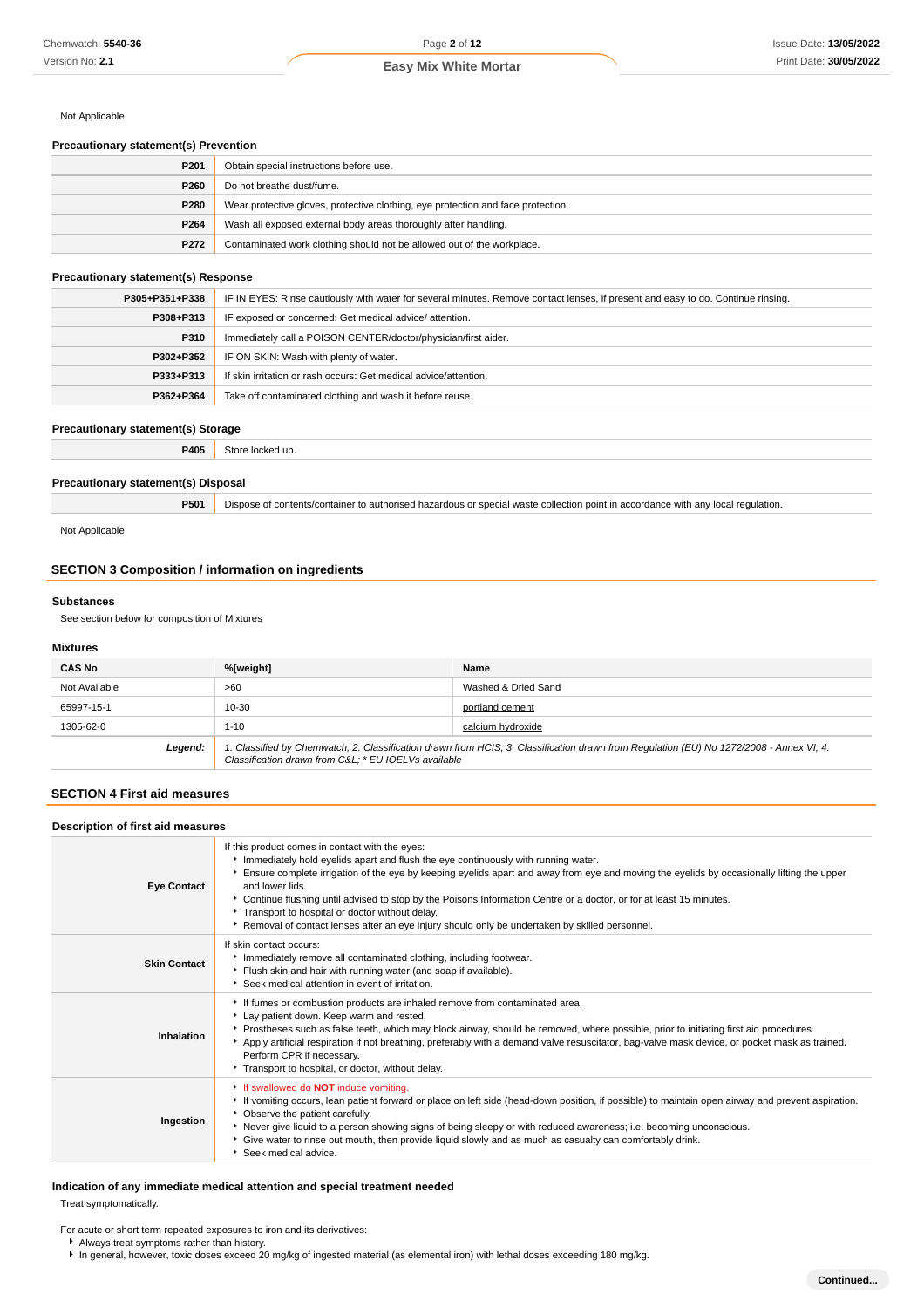- Control of iron stores depend on variation in absorption rather than excretion. Absorption occurs through aspiration, ingestion and burned skin.
- Hepatic damage may progress to failure with hypoprothrombinaemia and hypoglycaemia. Hepatorenal syndrome may occur.
- Iron intoxication may also result in decreased cardiac output and increased cardiac pooling which subsequently produces hypotension.
- Serum iron should be analysed in symptomatic patients. Serum iron levels (2-4 hrs post-ingestion) greater that 100 ug/dL indicate poisoning with levels, in excess of 350 ug/dL,
- being potentially serious. Emesis or lavage (for obtunded patients with no gag reflex)are the usual means of decontamination. Activated charcoal does not effectively bind iron.
- Catharsis (using sodium sulfate or magnesium sulfate) may only be used if the patient already has diarrhoea.
- ▶ Deferoxamine is a specific chelator of ferric (3+) iron and is currently the antidote of choice. It should be administered parenterally. [Ellenhorn and Barceloux: Medical Toxicology]

For acute or short term repeated exposures to dichromates and chromates:

- Absorption occurs from the alimentary tract and lungs.
- The kidney excretes about 60% of absorbed chromate within 8 hours of ingestion. Urinary excretion may take up to 14 days.
- Establish airway, breathing and circulation. Assist ventilation.
- Induce emesis with Ipecac Syrup if patient is not convulsing, in coma or obtunded and if the gag reflex is present.
- Otherwise use gastric lavage with endotracheal intubation.
- Fluid balance is critical. Peritoneal dialysis, haemodialysis or exchange transfusion may be effective although available data is limited.
- British Anti-Lewisite, ascorbic acid, folic acid and EDTA are probably not effective.
- There are no antidotes.
- Primary irritation, including chrome ulceration, may be treated with ointments comprising calcium-sodium-EDTA. This, together with the use of frequently renewed dressings, will ensure rapid healing of any ulcer which may develop.

The mechanism of action involves the reduction of Cr (VI) to Cr(III) and subsequent chelation; the irritant effect of Cr(III)/ protein complexes is thus avoided. [ILO Encyclopedia]

[Ellenhorn and Barceloux: Medical Toxicology]

### **SECTION 5 Firefighting measures**

### **Extinguishing media**

There is no restriction on the type of extinguisher which may be used. Use extinguishing media suitable for surrounding area.

#### **Special hazards arising from the substrate or mixture**

**Fire Incompatibility** None known.

| <b>Advice for firefighters</b> |                                                                                                                                                                                                                                                                                                                                                                                                                                                                                                                                                                                                                                                                                                                                                                                                                                                                                                                                                                                                                                                                                                                                                                                                                                                                                                                                                                                                                                                                                                                                                                 |
|--------------------------------|-----------------------------------------------------------------------------------------------------------------------------------------------------------------------------------------------------------------------------------------------------------------------------------------------------------------------------------------------------------------------------------------------------------------------------------------------------------------------------------------------------------------------------------------------------------------------------------------------------------------------------------------------------------------------------------------------------------------------------------------------------------------------------------------------------------------------------------------------------------------------------------------------------------------------------------------------------------------------------------------------------------------------------------------------------------------------------------------------------------------------------------------------------------------------------------------------------------------------------------------------------------------------------------------------------------------------------------------------------------------------------------------------------------------------------------------------------------------------------------------------------------------------------------------------------------------|
| <b>Fire Fighting</b>           | ▶ When silica dust is dispersed in air, firefighters should wear inhalation protection as hazardous substances from the fire may be adsorbed on<br>the silica particles.<br>▶ When heated to extreme temperatures, (>1700 deg.C) amorphous silica can fuse.<br>Alert Fire Brigade and tell them location and nature of hazard.<br>• Wear breathing apparatus plus protective gloves in the event of a fire.<br>Prevent, by any means available, spillage from entering drains or water courses.<br>Use fire fighting procedures suitable for surrounding area.<br>DO NOT approach containers suspected to be hot.<br>Cool fire exposed containers with water spray from a protected location.<br>If safe to do so, remove containers from path of fire.<br>Equipment should be thoroughly decontaminated after use.                                                                                                                                                                                                                                                                                                                                                                                                                                                                                                                                                                                                                                                                                                                                             |
| <b>Fire/Explosion Hazard</b>   | Under certain conditions the material may become combustible because of the ease of ignition which occurs after the material reaches a high<br>specific area ratio (thin sections, fine particles, or molten states). However, the same material in massive solid form is comparatively difficult to<br>ignite. Nearly all metals will burn in air under certain conditions. Some are oxidised rapidly in the presence of air or moisture, generating sufficient<br>heat to reach their ignition temperatures.<br>Others oxidise so slowly that heat generated during oxidation is dissipated before the metal becomes hot enough to ignite.<br>Particle size, shape, quantity, and alloy are important factors to be considered when evaluating metal combustibility. Combustibility of metallic<br>alloys may differ and vary widely from the combustibility characteristics of the alloys' constituent elements.<br>▶ When silica dust is dispersed in air, firefighters should wear inhalation protection as hazardous substances from the fire may be adsorbed on<br>the silica particles.<br>• When heated to extreme temperatures, (>1700 deg.C) amorphous silica can fuse.<br>Decomposition may produce toxic fumes of:<br>silicon dioxide (SiO2)<br>metal oxides<br>When aluminium oxide dust is dispersed in air, firefighters should wear protection against inhalation of dust particles, which can also contain<br>hazardous substances from the fire absorbed on the alumina particles.<br>May emit poisonous fumes.<br>May emit corrosive fumes. |
| <b>HAZCHEM</b>                 | Not Applicable                                                                                                                                                                                                                                                                                                                                                                                                                                                                                                                                                                                                                                                                                                                                                                                                                                                                                                                                                                                                                                                                                                                                                                                                                                                                                                                                                                                                                                                                                                                                                  |

### **SECTION 6 Accidental release measures**

### **Personal precautions, protective equipment and emergency procedures**

See section 8

#### **Environmental precautions**

See section 12

**Minor Spills** Clean up waste regularly and abnormal spills immediately. Avoid breathing dust and contact with skin and eyes. Wear protective clothing, gloves, safety glasses and dust respirator. Use dry clean up procedures and avoid generating dust. Vacuum up or sweep up. **NOTE:** Vacuum cleaner must be fitted with an exhaust micro filter (HEPA type) (consider explosion-proof machines designed to be grounded during storage and use). Dampen with water to prevent dusting before sweeping.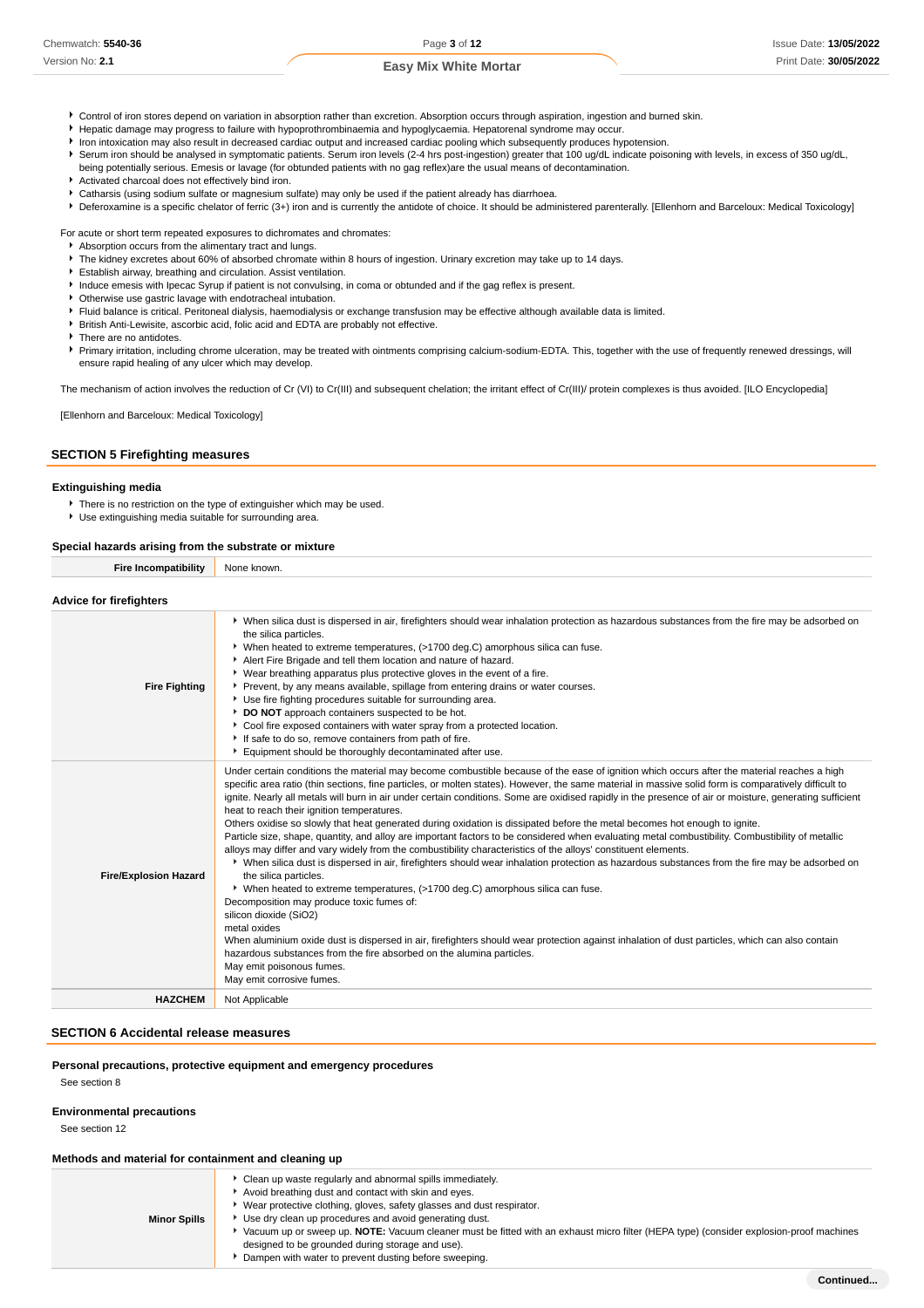|  |  |  | <b>Easy Mix White Mortar</b> |
|--|--|--|------------------------------|
|--|--|--|------------------------------|

|                     | ▶ Place in suitable containers for disposal.                                                                                                                                                                                                                                                                                                                                                                                                                                                                                                                                                                                                                                                                                                                                                                                                                                                                                                              |
|---------------------|-----------------------------------------------------------------------------------------------------------------------------------------------------------------------------------------------------------------------------------------------------------------------------------------------------------------------------------------------------------------------------------------------------------------------------------------------------------------------------------------------------------------------------------------------------------------------------------------------------------------------------------------------------------------------------------------------------------------------------------------------------------------------------------------------------------------------------------------------------------------------------------------------------------------------------------------------------------|
|                     |                                                                                                                                                                                                                                                                                                                                                                                                                                                                                                                                                                                                                                                                                                                                                                                                                                                                                                                                                           |
| <b>Major Spills</b> | • Clear area of personnel and move upwind.<br>Alert Fire Brigade and tell them location and nature of hazard.<br>▶ Wear full body protective clothing with breathing apparatus.<br>Prevent, by all means available, spillage from entering drains or water courses.<br>Consider evacuation (or protect in place).<br>No smoking, naked lights or ignition sources.<br>Increase ventilation.<br>Stop leak if safe to do so.<br>• Water spray or fog may be used to disperse / absorb vapour.<br>Contain or absorb spill with sand, earth or vermiculite.<br>Collect recoverable product into labelled containers for recycling.<br>Collect solid residues and seal in labelled drums for disposal.<br>▶ Wash area and prevent runoff into drains.<br>After clean up operations, decontaminate and launder all protective clothing and equipment before storing and re-using.<br>If contamination of drains or waterways occurs, advise emergency services. |

Personal Protective Equipment advice is contained in Section 8 of the SDS.

### **SECTION 7 Handling and storage**

### **Precautions for safe handling**

| Safe handling     | Avoid all personal contact, including inhalation.<br>▶ Wear protective clothing when risk of exposure occurs.<br>▶ Use in a well-ventilated area.<br>Prevent concentration in hollows and sumps.<br>DO NOT enter confined spaces until atmosphere has been checked.<br>DO NOT allow material to contact humans, exposed food or food utensils.<br>Avoid contact with incompatible materials.<br>When handling, DO NOT eat, drink or smoke.<br>▶ Keep containers securely sealed when not in use.<br>Avoid physical damage to containers.<br>Always wash hands with soap and water after handling.<br>• Work clothes should be laundered separately. Launder contaminated clothing before re-use.<br>Use good occupational work practice.<br>▶ Observe manufacturer's storage and handling recommendations contained within this SDS.<br>Atmosphere should be regularly checked against established exposure standards to ensure safe working conditions are maintained. |
|-------------------|-------------------------------------------------------------------------------------------------------------------------------------------------------------------------------------------------------------------------------------------------------------------------------------------------------------------------------------------------------------------------------------------------------------------------------------------------------------------------------------------------------------------------------------------------------------------------------------------------------------------------------------------------------------------------------------------------------------------------------------------------------------------------------------------------------------------------------------------------------------------------------------------------------------------------------------------------------------------------|
| Other information | Store in original containers.<br>Keep containers securely sealed.<br>Store in a cool, dry area protected from environmental extremes.<br>Store away from incompatible materials and foodstuff containers.<br>Protect containers against physical damage and check regularly for leaks.<br>• Observe manufacturer's storage and handling recommendations contained within this SDS.<br>For major quantities:<br>▶ Consider storage in bunded areas - ensure storage areas are isolated from sources of community water (including stormwater, ground water,<br>lakes and streams}.<br>Ensure that accidental discharge to air or water is the subject of a contingency disaster management plan; this may require consultation with<br>local authorities.                                                                                                                                                                                                                |

### **Conditions for safe storage, including any incompatibilities**

| Suitable container      | Bags<br>Polyethylene or polypropylene container.<br>• Check all containers are clearly labelled and free from leaks.                                                                                                                                                                                                                                                                                                                                                                                                                                                                                                                                                                                                          |
|-------------------------|-------------------------------------------------------------------------------------------------------------------------------------------------------------------------------------------------------------------------------------------------------------------------------------------------------------------------------------------------------------------------------------------------------------------------------------------------------------------------------------------------------------------------------------------------------------------------------------------------------------------------------------------------------------------------------------------------------------------------------|
| Storage incompatibility | Silicas:<br>react with hydrofluoric acid to produce silicon tetrafluoride gas<br>react with xenon hexafluoride to produce explosive xenon trioxide<br>reacts exothermically with oxygen difluoride, and explosively with chlorine trifluoride (these halogenated materials are not commonplace<br>industrial materials) and other fluorine-containing compounds<br>may react with fluorine, chlorates<br>are incompatible with strong oxidisers, manganese trioxide, chlorine trioxide, strong alkalis, metal oxides, concentrated orthophosphoric acid,<br>vinyl acetate<br>may react vigorously when heated with alkali carbonates.<br>Avoid strong acids, bases.<br>Avoid contact with copper, aluminium and their alloys. |

### **SECTION 8 Exposure controls / personal protection**

### **Control parameters**

### **Occupational Exposure Limits (OEL)**

### **INGREDIENT DATA**

| Source                       | Ingredient           | <b>Material name</b> | <b>TWA</b>       | <b>STEL</b>      | Peak             | <b>Notes</b>                                                                                |
|------------------------------|----------------------|----------------------|------------------|------------------|------------------|---------------------------------------------------------------------------------------------|
| Australia Exposure Standards | portland<br>cement   | Portland<br>cement   | 10<br>ma/m3      | Not<br>Available | Not<br>Available | (a) This value is for inhalable dust containing no asbestos<br>and < 1% crystalline silica. |
| Australia Exposure Standards | calcium<br>hydroxide | Calcium<br>hydroxide | $5 \text{ mg/m}$ | Not<br>Available | Not<br>Available | Not Available                                                                               |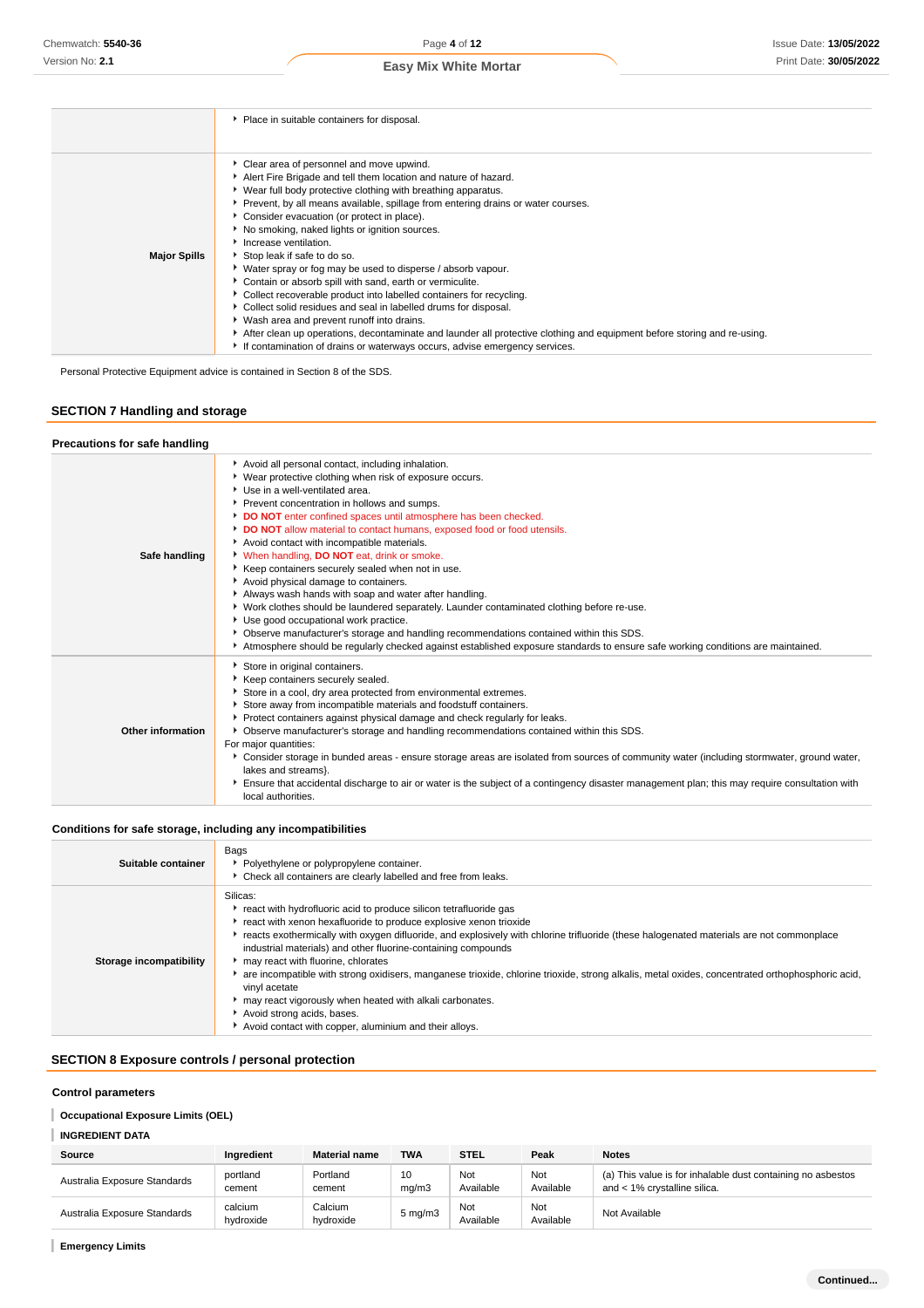| Ingredient                          | TEEL-1                                                                                                                                                                                                                                                                                                                                                                                                                                                                                                                                                                                                                                                                                                                                                                                                                                                                                                                                                                                                                                                                                                                                                                                                                                                                                                                                                                                                                                                                                                                                                                                                                                                                                                                                                                                                                                                                                                                                                                                                                                                                                                                                                                                                                                                                                                                                                                                                                                                                                                                                                                                                                                                                                                                                                                                                                                                                                                                                                                                | TEEL-2 |                     | TEEL-3 |  |
|-------------------------------------|---------------------------------------------------------------------------------------------------------------------------------------------------------------------------------------------------------------------------------------------------------------------------------------------------------------------------------------------------------------------------------------------------------------------------------------------------------------------------------------------------------------------------------------------------------------------------------------------------------------------------------------------------------------------------------------------------------------------------------------------------------------------------------------------------------------------------------------------------------------------------------------------------------------------------------------------------------------------------------------------------------------------------------------------------------------------------------------------------------------------------------------------------------------------------------------------------------------------------------------------------------------------------------------------------------------------------------------------------------------------------------------------------------------------------------------------------------------------------------------------------------------------------------------------------------------------------------------------------------------------------------------------------------------------------------------------------------------------------------------------------------------------------------------------------------------------------------------------------------------------------------------------------------------------------------------------------------------------------------------------------------------------------------------------------------------------------------------------------------------------------------------------------------------------------------------------------------------------------------------------------------------------------------------------------------------------------------------------------------------------------------------------------------------------------------------------------------------------------------------------------------------------------------------------------------------------------------------------------------------------------------------------------------------------------------------------------------------------------------------------------------------------------------------------------------------------------------------------------------------------------------------------------------------------------------------------------------------------------------------|--------|---------------------|--------|--|
| calcium hydroxide                   | $15 \text{ mg/m}$<br>240 mg/m3                                                                                                                                                                                                                                                                                                                                                                                                                                                                                                                                                                                                                                                                                                                                                                                                                                                                                                                                                                                                                                                                                                                                                                                                                                                                                                                                                                                                                                                                                                                                                                                                                                                                                                                                                                                                                                                                                                                                                                                                                                                                                                                                                                                                                                                                                                                                                                                                                                                                                                                                                                                                                                                                                                                                                                                                                                                                                                                                                        |        | 1,500 mg/m3         |        |  |
| Ingredient                          | <b>Original IDLH</b>                                                                                                                                                                                                                                                                                                                                                                                                                                                                                                                                                                                                                                                                                                                                                                                                                                                                                                                                                                                                                                                                                                                                                                                                                                                                                                                                                                                                                                                                                                                                                                                                                                                                                                                                                                                                                                                                                                                                                                                                                                                                                                                                                                                                                                                                                                                                                                                                                                                                                                                                                                                                                                                                                                                                                                                                                                                                                                                                                                  |        | <b>Revised IDLH</b> |        |  |
| portland cement                     | 5,000 mg/m3                                                                                                                                                                                                                                                                                                                                                                                                                                                                                                                                                                                                                                                                                                                                                                                                                                                                                                                                                                                                                                                                                                                                                                                                                                                                                                                                                                                                                                                                                                                                                                                                                                                                                                                                                                                                                                                                                                                                                                                                                                                                                                                                                                                                                                                                                                                                                                                                                                                                                                                                                                                                                                                                                                                                                                                                                                                                                                                                                                           |        | Not Available       |        |  |
| calcium hydroxide                   | Not Available                                                                                                                                                                                                                                                                                                                                                                                                                                                                                                                                                                                                                                                                                                                                                                                                                                                                                                                                                                                                                                                                                                                                                                                                                                                                                                                                                                                                                                                                                                                                                                                                                                                                                                                                                                                                                                                                                                                                                                                                                                                                                                                                                                                                                                                                                                                                                                                                                                                                                                                                                                                                                                                                                                                                                                                                                                                                                                                                                                         |        | Not Available       |        |  |
|                                     |                                                                                                                                                                                                                                                                                                                                                                                                                                                                                                                                                                                                                                                                                                                                                                                                                                                                                                                                                                                                                                                                                                                                                                                                                                                                                                                                                                                                                                                                                                                                                                                                                                                                                                                                                                                                                                                                                                                                                                                                                                                                                                                                                                                                                                                                                                                                                                                                                                                                                                                                                                                                                                                                                                                                                                                                                                                                                                                                                                                       |        |                     |        |  |
| <b>Exposure controls</b>            |                                                                                                                                                                                                                                                                                                                                                                                                                                                                                                                                                                                                                                                                                                                                                                                                                                                                                                                                                                                                                                                                                                                                                                                                                                                                                                                                                                                                                                                                                                                                                                                                                                                                                                                                                                                                                                                                                                                                                                                                                                                                                                                                                                                                                                                                                                                                                                                                                                                                                                                                                                                                                                                                                                                                                                                                                                                                                                                                                                                       |        |                     |        |  |
| Appropriate engineering<br>controls | Engineering controls are used to remove a hazard or place a barrier between the worker and the hazard. Well-designed engineering controls can<br>be highly effective in protecting workers and will typically be independent of worker interactions to provide this high level of protection.<br>The basic types of engineering controls are:<br>Process controls which involve changing the way a job activity or process is done to reduce the risk.<br>Enclosure and/or isolation of emission source which keeps a selected hazard "physically" away from the worker and ventilation that strategically<br>"adds" and "removes" air in the work environment. Ventilation can remove or dilute an air contaminant if designed properly. The design of a<br>ventilation system must match the particular process and chemical or contaminant in use.<br>Employers may need to use multiple types of controls to prevent employee overexposure.<br>Employees exposed to confirmed human carcinogens should be authorized to do so by the employer, and work in a regulated area.<br>▶ Work should be undertaken in an isolated system such as a "glove-box". Employees should wash their hands and arms upon completion of<br>the assigned task and before engaging in other activities not associated with the isolated system.<br>▶ Within regulated areas, the carcinogen should be stored in sealed containers, or enclosed in a closed system, including piping systems, with<br>any sample ports or openings closed while the carcinogens are contained within.<br>• Open-vessel systems are prohibited.<br>Each operation should be provided with continuous local exhaust ventilation so that air movement is always from ordinary work areas to the<br>operation.<br>Exhaust air should not be discharged to regulated areas, non-regulated areas or the external environment unless decontaminated. Clean<br>make-up air should be introduced in sufficient volume to maintain correct operation of the local exhaust system.<br>For maintenance and decontamination activities, authorized employees entering the area should be provided with and required to wear<br>clean, impervious garments, including gloves, boots and continuous-air supplied hood. Prior to removing protective garments the employee<br>should undergo decontamination and be required to shower upon removal of the garments and hood.<br>Except for outdoor systems, regulated areas should be maintained under negative pressure (with respect to non-regulated areas).<br>▶ Local exhaust ventilation requires make-up air be supplied in equal volumes to replaced air.<br>Laboratory hoods must be designed and maintained so as to draw air inward at an average linear face velocity of 0.76 m/sec with a minimum<br>of 0.64 m/sec. Design and construction of the fume hood requires that insertion of any portion of the employees body, other than hands and<br>arms, be disallowed. |        |                     |        |  |
| <b>Personal protection</b>          |                                                                                                                                                                                                                                                                                                                                                                                                                                                                                                                                                                                                                                                                                                                                                                                                                                                                                                                                                                                                                                                                                                                                                                                                                                                                                                                                                                                                                                                                                                                                                                                                                                                                                                                                                                                                                                                                                                                                                                                                                                                                                                                                                                                                                                                                                                                                                                                                                                                                                                                                                                                                                                                                                                                                                                                                                                                                                                                                                                                       |        |                     |        |  |
| Eye and face protection             | Safety glasses with side shields.<br>Chemical goggles.<br>Contact lenses may pose a special hazard; soft contact lenses may absorb and concentrate irritants. A written policy document, describing<br>the wearing of lenses or restrictions on use, should be created for each workplace or task. This should include a review of lens absorption<br>and adsorption for the class of chemicals in use and an account of injury experience. Medical and first-aid personnel should be trained in<br>their removal and suitable equipment should be readily available. In the event of chemical exposure, begin eye irrigation immediately and<br>remove contact lens as soon as practicable. Lens should be removed at the first signs of eye redness or irritation - lens should be removed in<br>a clean environment only after workers have washed hands thoroughly. [CDC NIOSH Current Intelligence Bulletin 59], [AS/NZS 1336 or<br>national equivalent]                                                                                                                                                                                                                                                                                                                                                                                                                                                                                                                                                                                                                                                                                                                                                                                                                                                                                                                                                                                                                                                                                                                                                                                                                                                                                                                                                                                                                                                                                                                                                                                                                                                                                                                                                                                                                                                                                                                                                                                                                         |        |                     |        |  |
| <b>Skin protection</b>              | See Hand protection below                                                                                                                                                                                                                                                                                                                                                                                                                                                                                                                                                                                                                                                                                                                                                                                                                                                                                                                                                                                                                                                                                                                                                                                                                                                                                                                                                                                                                                                                                                                                                                                                                                                                                                                                                                                                                                                                                                                                                                                                                                                                                                                                                                                                                                                                                                                                                                                                                                                                                                                                                                                                                                                                                                                                                                                                                                                                                                                                                             |        |                     |        |  |
| Hands/feet protection               | <b>NOTE:</b><br>The material may produce skin sensitisation in predisposed individuals. Care must be taken, when removing gloves and other protective<br>equipment, to avoid all possible skin contact.<br>Contaminated leather items, such as shoes, belts and watch-bands should be removed and destroyed.<br>The selection of suitable gloves does not only depend on the material, but also on further marks of quality which vary from manufacturer to<br>manufacturer. Where the chemical is a preparation of several substances, the resistance of the glove material can not be calculated in advance<br>and has therefore to be checked prior to the application.<br>The exact break through time for substances has to be obtained from the manufacturer of the protective gloves and has to be observed when<br>making a final choice.<br>Personal hygiene is a key element of effective hand care. Gloves must only be worn on clean hands. After using gloves, hands should be<br>washed and dried thoroughly. Application of a non-perfumed moisturiser is recommended.<br>Suitability and durability of glove type is dependent on usage. Important factors in the selection of gloves include:<br>frequency and duration of contact,<br>· chemical resistance of glove material,<br>· glove thickness and<br>· dexterity<br>Select gloves tested to a relevant standard (e.g. Europe EN 374, US F739, AS/NZS 2161.1 or national equivalent).<br>When prolonged or frequently repeated contact may occur, a glove with a protection class of 5 or higher (breakthrough time greater than 240<br>minutes according to EN 374, AS/NZS 2161.10.1 or national equivalent) is recommended.<br>· When only brief contact is expected, a glove with a protection class of 3 or higher (breakthrough time greater than 60 minutes according to EN<br>374, AS/NZS 2161.10.1 or national equivalent) is recommended.<br>. Some glove polymer types are less affected by movement and this should be taken into account when considering gloves for long-term use.<br>Contaminated gloves should be replaced.<br>As defined in ASTM F-739-96 in any application, gloves are rated as:<br>- Excellent when breakthrough time > 480 min<br>Good when breakthrough time > 20 min                                                                                                                                                                                                                                                                                                                                                                                                                                                                                                                                                                                                                                                                                                     |        |                     |        |  |

- 
- · Fair when breakthrough time < 20 min

· Poor when glove material degrades

For general applications, gloves with a thickness typically greater than 0.35 mm, are recommended.

It should be emphasised that glove thickness is not necessarily a good predictor of glove resistance to a specific chemical, as the permeation efficiency of the glove will be dependent on the exact composition of the glove material. Therefore, glove selection should also be based on consideration of the task requirements and knowledge of breakthrough times.

Glove thickness may also vary depending on the glove manufacturer, the glove type and the glove model. Therefore, the manufacturers technical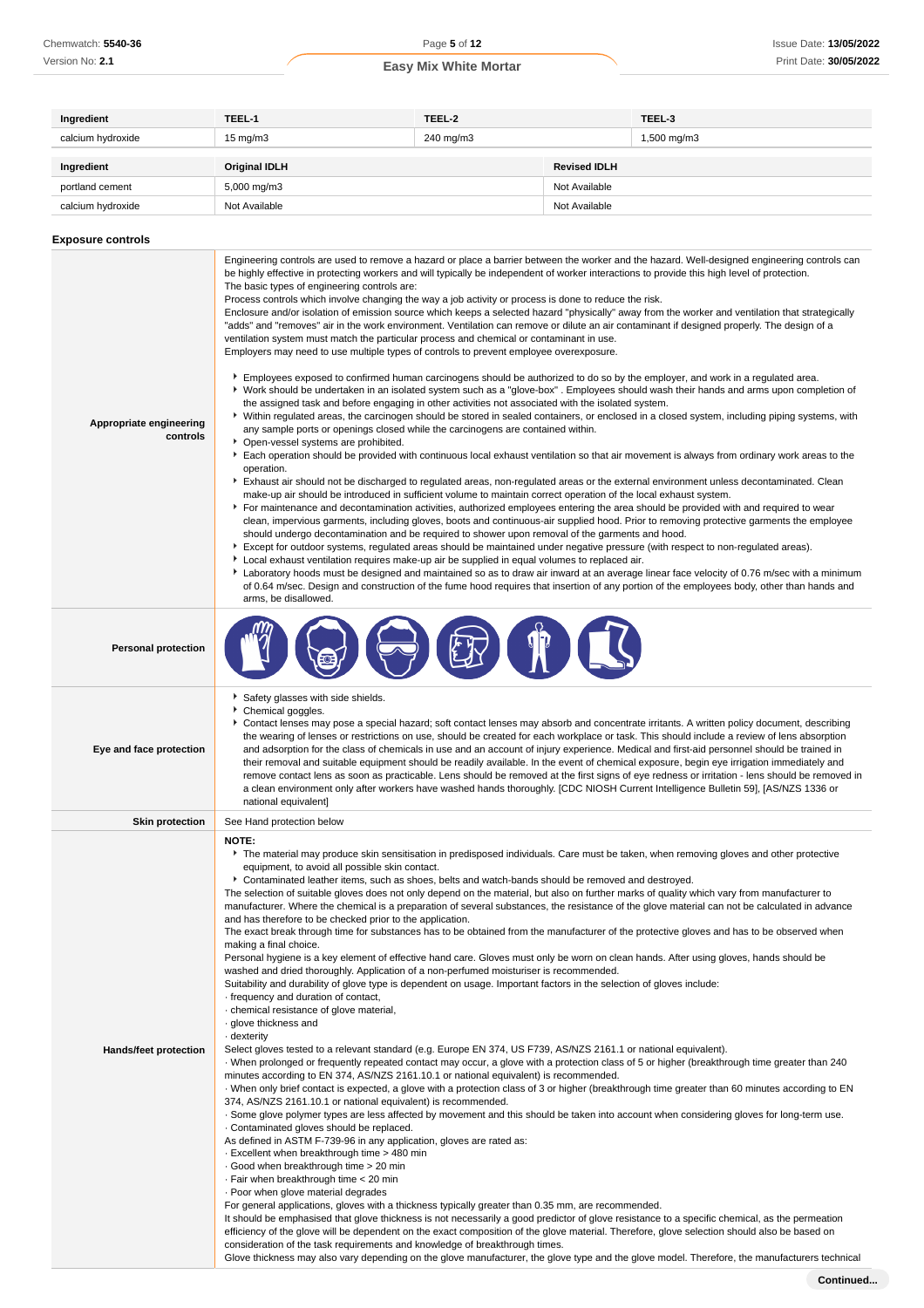|                        | data should always be taken into account to ensure selection of the most appropriate glove for the task.<br>Note: Depending on the activity being conducted, gloves of varying thickness may be required for specific tasks. For example:<br>· Thinner gloves (down to 0.1 mm or less) may be required where a high degree of manual dexterity is needed. However, these gloves are only<br>likely to give short duration protection and would normally be just for single use applications, then disposed of.<br>· Thicker gloves (up to 3 mm or more) may be required where there is a mechanical (as well as a chemical) risk i.e. where there is abrasion or<br>puncture potential<br>Gloves must only be worn on clean hands. After using gloves, hands should be washed and dried thoroughly. Application of a non-perfumed<br>moisturiser is recommended.<br>Experience indicates that the following polymers are suitable as glove materials for protection against undissolved, dry solids, where abrasive<br>particles are not present.<br>• polychloroprene.<br>initrile rubber.<br>butyl rubber.<br>• fluorocaoutchouc.<br>polyvinyl chloride.<br>Gloves should be examined for wear and/ or degradation constantly.                                                                                                                                                                                                                                                                                                                                                                                                                                                                                                                                                                                           |
|------------------------|----------------------------------------------------------------------------------------------------------------------------------------------------------------------------------------------------------------------------------------------------------------------------------------------------------------------------------------------------------------------------------------------------------------------------------------------------------------------------------------------------------------------------------------------------------------------------------------------------------------------------------------------------------------------------------------------------------------------------------------------------------------------------------------------------------------------------------------------------------------------------------------------------------------------------------------------------------------------------------------------------------------------------------------------------------------------------------------------------------------------------------------------------------------------------------------------------------------------------------------------------------------------------------------------------------------------------------------------------------------------------------------------------------------------------------------------------------------------------------------------------------------------------------------------------------------------------------------------------------------------------------------------------------------------------------------------------------------------------------------------------------------------------------------------------------------------------|
| <b>Body protection</b> | See Other protection below                                                                                                                                                                                                                                                                                                                                                                                                                                                                                                                                                                                                                                                                                                                                                                                                                                                                                                                                                                                                                                                                                                                                                                                                                                                                                                                                                                                                                                                                                                                                                                                                                                                                                                                                                                                                 |
| Other protection       | Employees working with confirmed human carcinogens should be provided with, and be required to wear, clean, full body protective clothing<br>(smocks, coveralls, or long-sleeved shirt and pants), shoe covers and gloves prior to entering the regulated area. [AS/NZS ISO 6529:2006 or<br>national equivalent]<br>Employees engaged in handling operations involving carcinogens should be provided with, and required to wear and use half-face filter-type<br>respirators with filters for dusts, mists and fumes, or air purifying canisters or cartridges. A respirator affording higher levels of protection may<br>be substituted. [AS/NZS 1715 or national equivalent]<br>Emergency deluge showers and eyewash fountains, supplied with potable water, should be located near, within sight of, and on the same<br>level with locations where direct exposure is likely.<br>▶ Prior to each exit from an area containing confirmed human carcinogens, employees should be required to remove and leave protective<br>clothing and equipment at the point of exit and at the last exit of the day, to place used clothing and equipment in impervious containers at<br>the point of exit for purposes of decontamination or disposal. The contents of such impervious containers must be identified with suitable<br>labels. For maintenance and decontamination activities, authorized employees entering the area should be provided with and required to<br>wear clean, impervious garments, including gloves, boots and continuous-air supplied hood.<br>▶ Prior to removing protective garments the employee should undergo decontamination and be required to shower upon removal of the<br>garments and hood.<br>• Overalls.<br>P.V.C apron.<br>Barrier cream.<br>Skin cleansing cream.<br>▶ Eye wash unit. |

#### **Recommended material(s)**

**GLOVE SELECTION INDEX** ı

Glove selection is based on a modified presentation of the:

**"Forsberg Clothing Performance Index".**

The effect(s) of the following substance(s) are taken into account in the **computergenerated** selection:

Easy Mix White Mortar

| Material         | CPI |
|------------------|-----|
| NATURAL RUBBER   |     |
| NATURAL+NEOPRENE |     |

\* CPI - Chemwatch Performance Index

A: Best Selection

B: Satisfactory; may degrade after 4 hours continuous immersion

C: Poor to Dangerous Choice for other than short term immersion

**NOTE**: As a series of factors will influence the actual performance of the glove, a final selection must be based on detailed observation. -

\* Where the glove is to be used on a short term, casual or infrequent basis, factors such as "feel" or convenience (e.g. disposability), may dictate a choice of gloves which might otherwise be unsuitable following long-term or frequent use. A qualified practitioner should be consulted.

#### **Respiratory protection**

Particulate. (AS/NZS 1716 & 1715, EN 143:2000 & 149:001, ANSI Z88 or national equivalent)

| <b>Required Minimum</b><br><b>Protection Factor</b> | <b>Half-Face</b><br>Respirator | <b>Full-Face</b><br>Respirator | <b>Powered Air</b><br>Respirator |
|-----------------------------------------------------|--------------------------------|--------------------------------|----------------------------------|
| up to $10 \times ES$                                | P <sub>1</sub><br>Air-line*    | -<br>-                         | PAPR-P1<br>-                     |
| up to $50 \times ES$                                | Air-line**                     | P <sub>2</sub>                 | PAPR-P2                          |
| up to $100 \times ES$                               | ۰                              | P <sub>3</sub>                 | ۰                                |
|                                                     |                                | Air-line*                      | -                                |
| $100 + x ES$                                        | ۰                              | Air-line**                     | PAPR-P3                          |

\* - Negative pressure demand \*\* - Continuous flow

A(All classes) = Organic vapours, B AUS or B1 = Acid gasses, B2 = Acid gas or hydrogen cyanide(HCN), B3 = Acid gas or hydrogen cyanide(HCN), E = Sulfur dioxide(SO2), G = Agricultural chemicals, K = Ammonia(NH3), Hg = Mercury, NO = Oxides of nitrogen, MB = Methyl bromide, AX = Low boiling point organic compounds(below 65 degC)

· Respirators may be necessary when engineering and administrative controls do not adequately prevent exposures.

· The decision to use respiratory protection should be based on professional judgment that takes into account toxicity information, exposure measurement data, and frequency and likelihood of the worker's exposure - ensure users are not subject to high thermal loads which may result in heat stress or distress due to personal protective equipment (powered, positive flow, full face apparatus may be an option).

· Published occupational exposure limits, where they exist, will assist in determining the adequacy of the selected respiratory protection. These may be government mandated or vendor recommended.

· Certified respirators will be useful for protecting workers from inhalation of particulates when properly selected and fit tested as part of a complete respiratory protection program.

· Where protection from nuisance levels of dusts are desired, use type N95 (US) or type P1 (EN143) dust masks. Use respirators and components tested and approved under appropriate government standards such as NIOSH (US) or CEN (EU)

· Use approved positive flow mask if significant quantities of dust becomes airborne. · Try to avoid creating dust conditions.

Where significant concentrations of the material are likely to enter the breathing zone, a

Class P3 respirator may be required. Class P3 particulate filters are used for protection against highly toxic or highly irritant

particulates.

Filtration rate: Filters at least 99.95% of airborne particles

Suitable for:

· Relatively small particles generated by mechanical processes eg. grinding, cutting, sanding, drilling, sawing.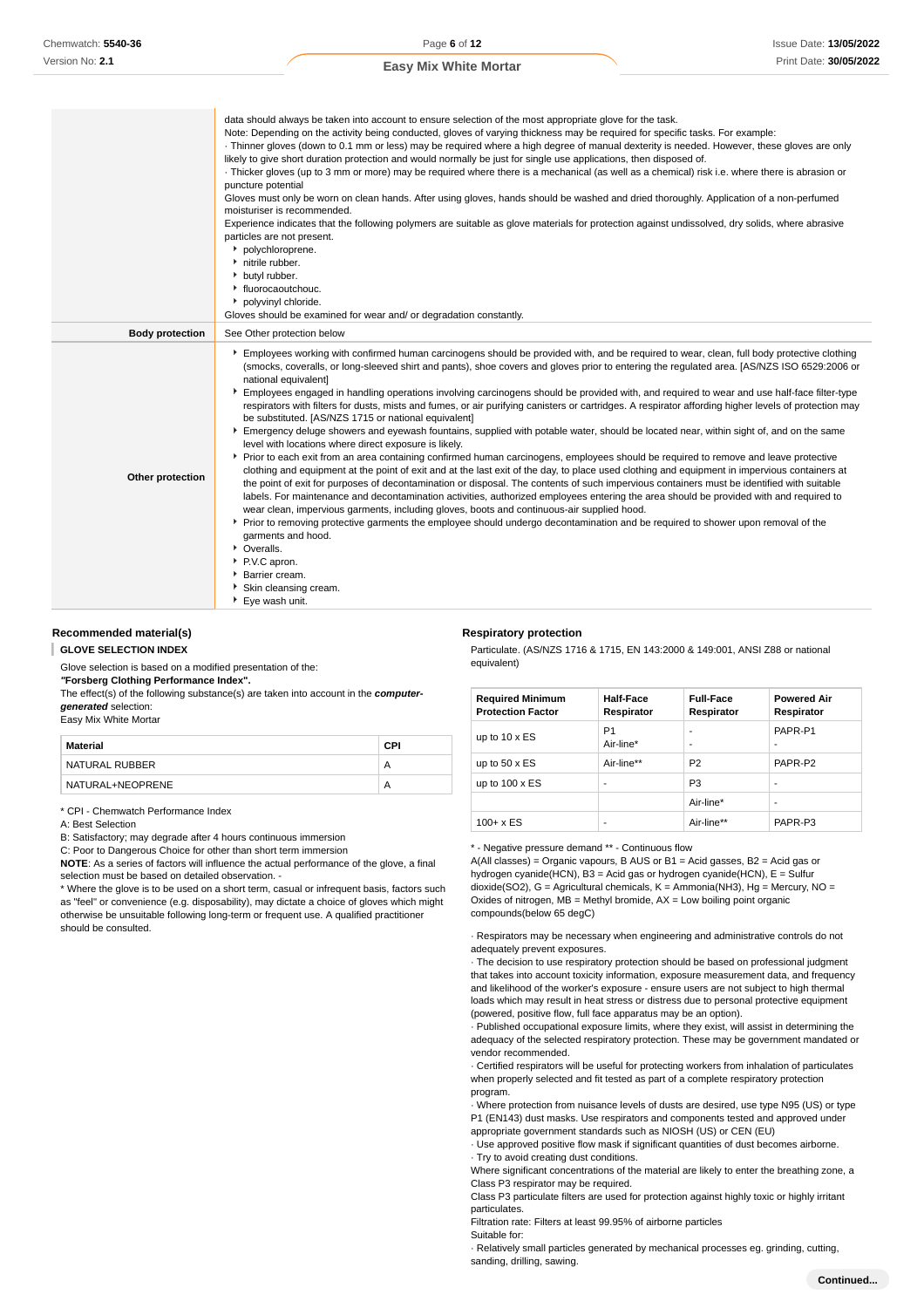· Sub-micron thermally generated particles e.g. welding fumes, fertilizer and bushfire smoke.

· Biologically active airborne particles under specified infection control applications e.g. viruses, bacteria, COVID-19, SARS

· Highly toxic particles e.g. Organophosphate Insecticides, Radionuclides, Asbestos Note: P3 Rating can only be achieved when used with a Full Face Respirator or Powered Air-Purifying Respirator (PAPR). If used with any other respirator, it will only provide filtration protection up to a P2 rating.

### **SECTION 9 Physical and chemical properties**

### **Information on basic physical and chemical properties**

| Appearance                                      | White Powder, miscible with water. White |                                            |                |  |
|-------------------------------------------------|------------------------------------------|--------------------------------------------|----------------|--|
|                                                 |                                          |                                            |                |  |
| <b>Physical state</b>                           | <b>Divided Solid</b>                     | Relative density (Water = 1)               | Not Available  |  |
| Odour                                           | Not Available                            | Partition coefficient n-octanol<br>/ water | Not Available  |  |
| Odour threshold                                 | Not Available                            | Auto-ignition temperature (°C)             | Not Available  |  |
| pH (as supplied)                                | >10                                      | Decomposition temperature                  | Not Available  |  |
| Melting point / freezing point<br>(°C)          | Not Available                            | Viscosity (cSt)                            | Not Applicable |  |
| Initial boiling point and boiling<br>range (°C) | Not Available                            | Molecular weight (g/mol)                   | Not Applicable |  |
| Flash point (°C)                                | Not Available                            | <b>Taste</b>                               | Not Available  |  |
| <b>Evaporation rate</b>                         | Not Applicable                           | <b>Explosive properties</b>                | Not Available  |  |
| Flammability                                    | Not Available                            | <b>Oxidising properties</b>                | Not Available  |  |
| Upper Explosive Limit (%)                       | Not Available                            | Surface Tension (dyn/cm or<br>$mN/m$ )     | Not Applicable |  |
| Lower Explosive Limit (%)                       | Not Available                            | <b>Volatile Component (%vol)</b>           | Not Available  |  |
| Vapour pressure (kPa)                           | Not Applicable                           | Gas group                                  | Not Available  |  |
| Solubility in water                             | Miscible                                 | pH as a solution (Not<br>Available%)       | Not Available  |  |
| Vapour density (Air = $1$ )                     | Not Applicable                           | VOC g/L                                    | Not Available  |  |

### **SECTION 10 Stability and reactivity**

| Reactivity                                 | See section 7                                                                                                                        |
|--------------------------------------------|--------------------------------------------------------------------------------------------------------------------------------------|
| <b>Chemical stability</b>                  | • Unstable in the presence of incompatible materials.<br>▶ Product is considered stable.<br>Hazardous polymerisation will not occur. |
| Possibility of hazardous<br>reactions      | See section 7                                                                                                                        |
| <b>Conditions to avoid</b>                 | See section 7                                                                                                                        |
| Incompatible materials                     | See section 7                                                                                                                        |
| <b>Hazardous decomposition</b><br>products | See section 5                                                                                                                        |

### **SECTION 11 Toxicological information**

### **Information on toxicological effects**

| <b>Inhaled</b>      | The material can cause respiratory irritation in some persons. The body's response to such irritation can cause further lung damage.<br>Inhalation of dusts, generated by the material during the course of normal handling, may be damaging to the health of the individual.<br>Persons with impaired respiratory function, airway diseases and conditions such as emphysema or chronic bronchitis, may incur further disability<br>if excessive concentrations of particulate are inhaled.<br>If prior damage to the circulatory or nervous systems has occurred or if kidney damage has been sustained, proper screenings should be<br>conducted on individuals who may be exposed to further risk if handling and use of the material result in excessive exposures.<br>Effects on lungs are significantly enhanced in the presence of respirable particles. |
|---------------------|------------------------------------------------------------------------------------------------------------------------------------------------------------------------------------------------------------------------------------------------------------------------------------------------------------------------------------------------------------------------------------------------------------------------------------------------------------------------------------------------------------------------------------------------------------------------------------------------------------------------------------------------------------------------------------------------------------------------------------------------------------------------------------------------------------------------------------------------------------------|
| Ingestion           | Accidental ingestion of the material may be damaging to the health of the individual.                                                                                                                                                                                                                                                                                                                                                                                                                                                                                                                                                                                                                                                                                                                                                                            |
| <b>Skin Contact</b> | This material can cause inflammation of the skin on contact in some persons.<br>The material may accentuate any pre-existing dermatitis condition<br>Skin contact may result in severe irritation particularly to broken skin. Ulceration known as "chrome ulcers" may develop. Chrome ulcers and skin<br>cancer are significantly related.<br>Open cuts, abraded or irritated skin should not be exposed to this material<br>Entry into the blood-stream, through, for example, cuts, abrasions or lesions, may produce systemic injury with harmful effects. Examine the skin<br>prior to the use of the material and ensure that any external damage is suitably protected.                                                                                                                                                                                   |
| Eye                 | If applied to the eyes, this material causes severe eye damage.                                                                                                                                                                                                                                                                                                                                                                                                                                                                                                                                                                                                                                                                                                                                                                                                  |
| <b>Chronic</b>      | Long-term exposure to respiratory irritants may result in airways disease, involving difficulty breathing and related whole-body problems.<br>Strong evidence exists that this substance may cause irreversible mutations (though not lethal) even following a single exposure.<br>Skin contact with the material is more likely to cause a sensitisation reaction in some persons compared to the general population.<br>There is sufficient evidence to suggest that this material directly causes cancer in humans.<br>Toxic: danger of serious damage to health by prolonged exposure through inhalation, in contact with skin and if swallowed.<br>This material can cause serious damage if one is exposed to it for long periods. It can be assumed that it contains a substance which can                                                                |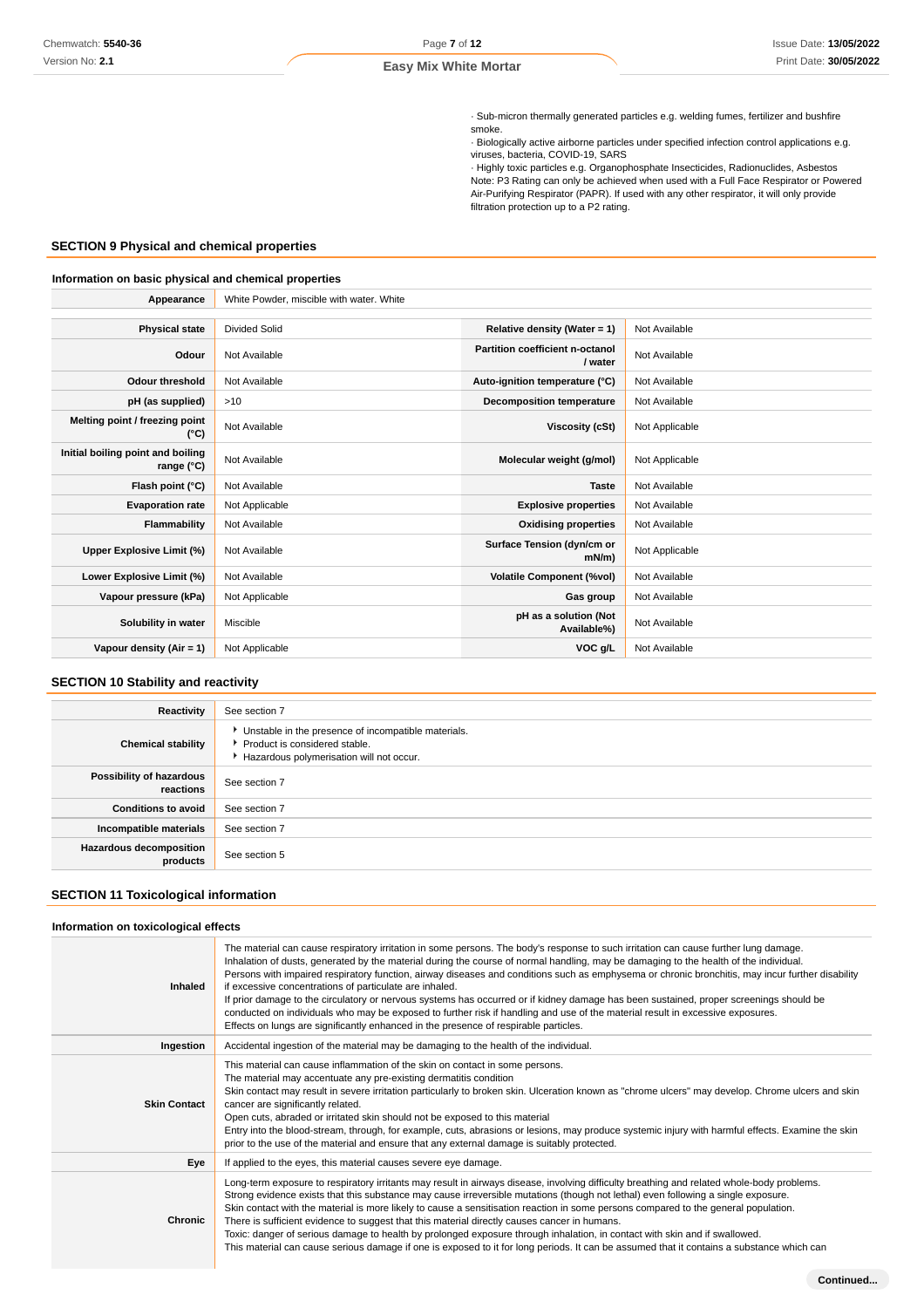| produce severe defects.                                                                                                                                                                                                                                                                    |
|--------------------------------------------------------------------------------------------------------------------------------------------------------------------------------------------------------------------------------------------------------------------------------------------|
| Substance accumulation, in the human body, may occur and may cause some concern following repeated or long-term occupational exposure.<br>Amorphous silicas generally are less hazardous than crystalline silicas, but the former can be converted to the latter on heating and subsequent |
| cooling. Inhalation of dusts containing crystalline silicas may lead to silicosis, a disabling lung disease that may take years to develop.<br>Animal testing shows long term exposure to aluminium oxides may cause lung disease and cancer, depending on the size of the particle. The   |
| smaller the size, the greater the tendencies of causing harm.                                                                                                                                                                                                                              |
| Red blood cells and rabbit alveolar macrophages exposed to calcium silicate insulation materials in vitro showed haemolysis in one study but not                                                                                                                                           |
| in another. Both studies showed the substance to be more cytotoxic than titanium dioxide but less toxic than asbestos.                                                                                                                                                                     |
| In a small cohort mortality study of workers in a wollastonite quarry, the observed number of deaths from all cancers combined and lung cancer                                                                                                                                             |
| were lower than expected. Wollastonite is a calcium inosilicate mineral (CaSiO3). In some cases, small amounts of iron (Fe), and manganese<br>(Mn), and lesser amounts of magnesium (Mg) substitute for calcium (Ca) in the mineral formulae (e.g., rhodonite)                             |
| In an inhalation study in rats no increase in tumour incidence was observed but the number of fibres with lengths exceeding 5 um and a diameter                                                                                                                                            |
| of less than 3 um was relatively low. Four grades of wollastonite of different fibre size were tested for carcinogenicity in one experiment in rats by                                                                                                                                     |
| intrapleural implantation. There was no information on the purity of the four samples used. A slight increase in the incidence of pleural sarcomas                                                                                                                                         |
| was observed with three grades, all of which contained fibres greater than 4 um in length and less than 0.5 um in diameter.                                                                                                                                                                |
| In two studies by intraperitoneal injection in rats using wollastonite with median fibre lengths of 8.1 um and 5.6 um respectively, no intra-                                                                                                                                              |
| abdominal tumours were found.                                                                                                                                                                                                                                                              |
| Evidence from wollastonite miners suggests that occupational exposure can cause impaired respiratory function and pneumoconiosis. However                                                                                                                                                  |
| animal studies have demonstrated that wollastonite fibres have low biopersistence and induce a transient inflammatory response compared to                                                                                                                                                 |
| various forms of asbestos. A two-year inhalation study in rats at one dose showed no significant inflammation or fibrosis                                                                                                                                                                  |
| Cement contact dermatitis (CCD) may occur when contact shows an allergic response, which may progress to sensitisation. Sensitisation is due                                                                                                                                               |
| to soluble chromates (chromate compounds) present in trace amounts in some cements and cement products. Soluble chromates readily                                                                                                                                                          |
| penetrate intact skin. Cement dermatitis can be characterised by fissures, eczematous rash, dystrophic nails, and dry skin; acute contact with                                                                                                                                             |
| highly alkaline mixtures may cause localised necrosis.                                                                                                                                                                                                                                     |
| Cement eczema may be due to chromium in feed stocks or contamination from materials of construction used in processing the cement.                                                                                                                                                         |
| Sensitisation to chromium may be the leading cause of nickel and cobalt sensitivity and the high alkalinity of cement is an important factor in                                                                                                                                            |
| cement dermatoses [ILO].                                                                                                                                                                                                                                                                   |
| Repeated, prolonged severe inhalation exposure may cause pulmonary oedema and rarely, pulmonary fibrosis. Workers may also suffer from                                                                                                                                                     |
| dust-induced bronchitis with chronic bronchitis reported in 17% of a group occupationally exposed to high dust levels.                                                                                                                                                                     |
| Respiratory symptoms and ventilatory function were studied in a group of 591 male Portland cement workers employed in four Taiwanese cement                                                                                                                                                |
| plants, with at least 5 years of exposure (1). This group had a significantly lowered mean forced vital capacity (FCV), forced expiratory volume at                                                                                                                                        |
| 1 s (FEV1) and forced expiratory flows after exhalation of 50% and 75% of the vital capacity (FEF50, FEF75). The data suggests that                                                                                                                                                        |
| occupational exposure to Portland cement dust may lead to a higher incidence of chronic respiratory symptoms and a reduction of ventilatory                                                                                                                                                |
| capacity.                                                                                                                                                                                                                                                                                  |
| Chun-Yuh et al; Journal of Toxicology and Environmental Health 49: 581-588, 1996                                                                                                                                                                                                           |
| Soluble silicates do not exhibit sensitizing potential. Testing in bacterial and animal experiments have not shown any evidence of them causing                                                                                                                                            |
| mutations or birth defects.                                                                                                                                                                                                                                                                |
| Overexposure to the breathable dust may cause coughing, wheezing, difficulty in breathing and impaired lung function. Chronic symptoms may                                                                                                                                                 |
| include decreased vital lung capacity and chest infections. Repeated exposures in the workplace to high levels of fine-divided dusts may produce                                                                                                                                           |
| a condition known as pneumoconiosis, which is the lodgement of any inhaled dusts in the lung, irrespective of the effect. This is particularly true                                                                                                                                        |
| when a significant number of particles less than 0.5 microns (1/50000 inch) are present. Lung shadows are seen in the X-ray. Symptoms of                                                                                                                                                   |
| pneumoconiosis may include a progressive dry cough, shortness of breath on exertion, increased chest expansion, weakness and weight loss.                                                                                                                                                  |
| As the disease progresses, the cough produces stringy phlegm, vital capacity decreases further, and shortness of breath becomes more severe.                                                                                                                                               |
| Other signs or symptoms include changed breath sounds, reduced oxygen uptake during exercise, emphysema and rarely, pneumothorax (air in                                                                                                                                                   |
| the lung cavity).                                                                                                                                                                                                                                                                          |
| Removing workers from the possibility of further exposure to dust generally stops the progress of lung abnormalities. When there is high potential                                                                                                                                         |
| for worker exposure, examinations at regular period with emphasis on lung function should be performed.                                                                                                                                                                                    |
| Inhaling dust over an extended number of years may cause pneumoconiosis, which is the accumulation of dusts in the lungs and the subsequent                                                                                                                                                |
| tissue reaction. This may or may not be reversible.                                                                                                                                                                                                                                        |
| Chronic excessive intake of iron have been associated with damage to the liver and pancreas. People with a genetic disposition to poor control                                                                                                                                             |
| over iron are at an increased risk.                                                                                                                                                                                                                                                        |
| Chromium (III) is an essential trace mineral. Chronic exposure to chromium (III) irritates the airways, malnourishes the liver and kidneys, causes                                                                                                                                         |
| fluid in the lungs, and adverse effects on white blood cells, and also increases the risk of developing lung cancer.                                                                                                                                                                       |

|                              | <b>TOXICITY</b>                                                                                                                                                                                                                                                                                                                                                                                                               | <b>IRRITATION</b>                                                                                                                                                                                                                                                                                                                                                                                                                                                                                                                                                                                                                                                                                                                                                                                                                                                                                                                                                                                                                                                                                                                                                                                                                    |
|------------------------------|-------------------------------------------------------------------------------------------------------------------------------------------------------------------------------------------------------------------------------------------------------------------------------------------------------------------------------------------------------------------------------------------------------------------------------|--------------------------------------------------------------------------------------------------------------------------------------------------------------------------------------------------------------------------------------------------------------------------------------------------------------------------------------------------------------------------------------------------------------------------------------------------------------------------------------------------------------------------------------------------------------------------------------------------------------------------------------------------------------------------------------------------------------------------------------------------------------------------------------------------------------------------------------------------------------------------------------------------------------------------------------------------------------------------------------------------------------------------------------------------------------------------------------------------------------------------------------------------------------------------------------------------------------------------------------|
| <b>Easy Mix White Mortar</b> | Not Available                                                                                                                                                                                                                                                                                                                                                                                                                 | Not Available                                                                                                                                                                                                                                                                                                                                                                                                                                                                                                                                                                                                                                                                                                                                                                                                                                                                                                                                                                                                                                                                                                                                                                                                                        |
|                              | <b>TOXICITY</b>                                                                                                                                                                                                                                                                                                                                                                                                               | <b>IRRITATION</b>                                                                                                                                                                                                                                                                                                                                                                                                                                                                                                                                                                                                                                                                                                                                                                                                                                                                                                                                                                                                                                                                                                                                                                                                                    |
| portland cement              | Not Available                                                                                                                                                                                                                                                                                                                                                                                                                 | Not Available                                                                                                                                                                                                                                                                                                                                                                                                                                                                                                                                                                                                                                                                                                                                                                                                                                                                                                                                                                                                                                                                                                                                                                                                                        |
|                              | <b>TOXICITY</b>                                                                                                                                                                                                                                                                                                                                                                                                               | <b>IRRITATION</b>                                                                                                                                                                                                                                                                                                                                                                                                                                                                                                                                                                                                                                                                                                                                                                                                                                                                                                                                                                                                                                                                                                                                                                                                                    |
|                              | dermal (rat) LD50: >2000 mg/kg <sup>[1]</sup>                                                                                                                                                                                                                                                                                                                                                                                 | Eye (rabbit): 10 mg - SEVERE                                                                                                                                                                                                                                                                                                                                                                                                                                                                                                                                                                                                                                                                                                                                                                                                                                                                                                                                                                                                                                                                                                                                                                                                         |
| calcium hydroxide            | Inhalation(Rat) LC50; >3 mg/l4h <sup>[1]</sup>                                                                                                                                                                                                                                                                                                                                                                                | Eye: adverse effect observed (irritating)[1]                                                                                                                                                                                                                                                                                                                                                                                                                                                                                                                                                                                                                                                                                                                                                                                                                                                                                                                                                                                                                                                                                                                                                                                         |
|                              | Oral (Rat) LD50; >2000 mg/kg[1]                                                                                                                                                                                                                                                                                                                                                                                               | Skin: adverse effect observed (irritating)[1]                                                                                                                                                                                                                                                                                                                                                                                                                                                                                                                                                                                                                                                                                                                                                                                                                                                                                                                                                                                                                                                                                                                                                                                        |
| Legend:                      | 1. Value obtained from Europe ECHA Registered Substances - Acute toxicity 2.* Value obtained from manufacturer's SDS. Unless otherwise<br>specified data extracted from RTECS - Register of Toxic Effect of chemical Substances                                                                                                                                                                                               |                                                                                                                                                                                                                                                                                                                                                                                                                                                                                                                                                                                                                                                                                                                                                                                                                                                                                                                                                                                                                                                                                                                                                                                                                                      |
|                              |                                                                                                                                                                                                                                                                                                                                                                                                                               |                                                                                                                                                                                                                                                                                                                                                                                                                                                                                                                                                                                                                                                                                                                                                                                                                                                                                                                                                                                                                                                                                                                                                                                                                                      |
| <b>Easy Mix White Mortar</b> | producing mutation.<br>For silica amorphous:<br>Derived No Adverse Effects Level (NOAEL) in the range of 1000 mg/kg/d.<br>drying/cracking of the skin.<br>via urine without modification in animals and humans. SAS is not expected to be broken down (metabolised) in mammals.<br>soluble in physiological media and the soluble chemical species that are formed are eliminated via the urinary tract without modification. | Laboratory (in vitro) and animal studies show, exposure to the material may result in a possible risk of irreversible effects, with the possibility of<br>In humans, synthetic amorphous silica (SAS) is essentially non-toxic by mouth, skin or eyes, and by inhalation. Epidemiology studies show little<br>evidence of adverse health effects due to SAS. Repeated exposure (without personal protection) may cause mechanical irritation of the eye and<br>When experimental animals inhale synthetic amorphous silica (SAS) dust, it dissolves in the lung fluid and is rapidly eliminated. If swallowed, the<br>vast majority of SAS is excreted in the faeces and there is little accumulation in the body. Following absorption across the gut, SAS is eliminated<br>After ingestion, there is limited accumulation of SAS in body tissues and rapid elimination occurs. Intestinal absorption has not been calculated,<br>but appears to be insignificant in animals and humans. SASs injected subcutaneously are subjected to rapid dissolution and removal. There is no<br>indication of metabolism of SAS in animals or humans based on chemical structure and available data. In contrast to crystalline silica, SAS is |
|                              |                                                                                                                                                                                                                                                                                                                                                                                                                               | Continued                                                                                                                                                                                                                                                                                                                                                                                                                                                                                                                                                                                                                                                                                                                                                                                                                                                                                                                                                                                                                                                                                                                                                                                                                            |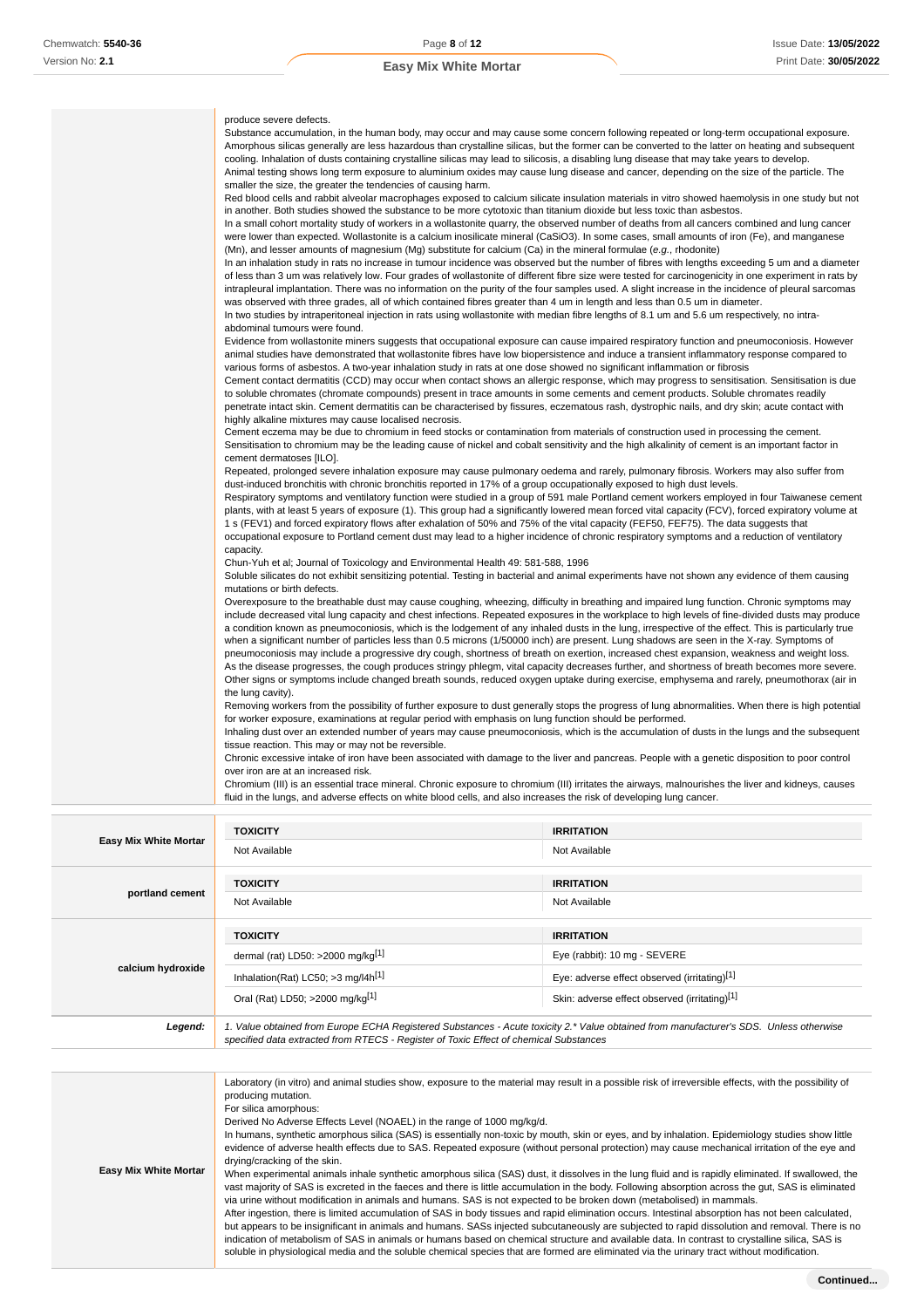### **Easy Mix White Mortar**

|                                                                                     | of solubility and particle size. SAS has no acute intrinsic toxicity by inhalation. Adverse effects, including suffocation, that have been reported<br>were caused by the presence of high numbers of respirable particles generated to meet the required test atmosphere. These results are not<br>representative of exposure to commercial SASs and should not be used for human risk assessment. Though repeated exposure of the skin may<br>cause dryness and cracking, SAS is not a skin or eye irritant, and it is not a sensitiser.<br>Repeated-dose and chronic toxicity studies confirm the absence of toxicity when SAS is swallowed or upon skin contact.<br>Long-term inhalation of SAS caused some adverse effects in animals (increases in lung inflammation, cell injury and lung collagen content), all of<br>which subsided after exposure.<br>Numerous repeated-dose, subchronic and chronic inhalation toxicity studies have been conducted with SAS in a number of species, at airborne<br>concentrations ranging from 0.5 mg/m3 to 150 mg/m3. Lowest-observed adverse effect levels (LOAELs) were typically in the range of 1 to 50<br>mg/m3. When available, the no-observed adverse effect levels (NOAELs) were between 0.5 and 10 mg/m3. The difference in values may be<br>explained by different particle size, and therefore the number of particles administered per unit dose. In general, as particle size decreases so<br>does the NOAEL/LOAEL.<br>Neither inhalation nor oral administration caused neoplasms (tumours). SAS is not mutagenic in vitro. No genotoxicity was detected in in vivo<br>assays. SAS does not impair development of the foetus. Fertility was not specifically studied, but the reproductive organs in long-term studies<br>were not affected.<br>For Synthetic Amorphous Silica (SAS)<br>Repeated dose toxicity<br>Oral (rat), 2 weeks to 6 months, no significant treatment-related adverse effects at doses of up to 8% silica in the diet.<br>Inhalation (rat), 13 weeks, Lowest Observed Effect Level (LOEL) =1.3 mg/m3 based on mild reversible effects in the lungs. Inhalation (rat), 90<br>days, LOEL = $1 \text{ mg/m}$ 3 based on reversible effects in the lungs and effects in the nasal cavity.<br>For silane treated synthetic amorphous silica:<br>Repeated dose toxicity: oral (rat), 28-d, diet, no significant treatment-related adverse effects at the doses tested.<br>There is no evidence of cancer or other long-term respiratory health effects (for example, silicosis) in workers employed in the manufacture of<br>SAS. Respiratory symptoms in SAS workers have been shown to correlate with smoking but not with SAS exposure, while serial pulmonary<br>function values and chest radiographs are not adversely affected by long-term exposure to SAS. |                                 | Both the mammalian and environmental toxicology of SASs are significantly influenced by the physical and chemical properties, particularly those |
|-------------------------------------------------------------------------------------|-------------------------------------------------------------------------------------------------------------------------------------------------------------------------------------------------------------------------------------------------------------------------------------------------------------------------------------------------------------------------------------------------------------------------------------------------------------------------------------------------------------------------------------------------------------------------------------------------------------------------------------------------------------------------------------------------------------------------------------------------------------------------------------------------------------------------------------------------------------------------------------------------------------------------------------------------------------------------------------------------------------------------------------------------------------------------------------------------------------------------------------------------------------------------------------------------------------------------------------------------------------------------------------------------------------------------------------------------------------------------------------------------------------------------------------------------------------------------------------------------------------------------------------------------------------------------------------------------------------------------------------------------------------------------------------------------------------------------------------------------------------------------------------------------------------------------------------------------------------------------------------------------------------------------------------------------------------------------------------------------------------------------------------------------------------------------------------------------------------------------------------------------------------------------------------------------------------------------------------------------------------------------------------------------------------------------------------------------------------------------------------------------------------------------------------------------------------------------------------------------------------------------------------------------------------------------------------------------------------------------------------------------------------------------------------------------------------------------------------------------------------------------------------------------------------------------------------------------|---------------------------------|--------------------------------------------------------------------------------------------------------------------------------------------------|
| <b>PORTLAND CEMENT</b>                                                              | No significant acute toxicological data identified in literature search.                                                                                                                                                                                                                                                                                                                                                                                                                                                                                                                                                                                                                                                                                                                                                                                                                                                                                                                                                                                                                                                                                                                                                                                                                                                                                                                                                                                                                                                                                                                                                                                                                                                                                                                                                                                                                                                                                                                                                                                                                                                                                                                                                                                                                                                                                                                                                                                                                                                                                                                                                                                                                                                                                                                                                                        |                                 |                                                                                                                                                  |
| <b>CALCIUM HYDROXIDE</b>                                                            | The material may produce severe irritation to the eye causing pronounced inflammation. Repeated or prolonged exposure to irritants may<br>produce conjunctivitis.                                                                                                                                                                                                                                                                                                                                                                                                                                                                                                                                                                                                                                                                                                                                                                                                                                                                                                                                                                                                                                                                                                                                                                                                                                                                                                                                                                                                                                                                                                                                                                                                                                                                                                                                                                                                                                                                                                                                                                                                                                                                                                                                                                                                                                                                                                                                                                                                                                                                                                                                                                                                                                                                               |                                 |                                                                                                                                                  |
| Easy Mix White Mortar &<br><b>PORTLAND CEMENT</b>                                   | The following information refers to contact allergens as a group and may not be specific to this product.<br>Contact allergies quickly manifest themselves as contact eczema, more rarely as urticaria or Quincke's oedema. The pathogenesis of contact<br>eczema involves a cell-mediated (T lymphocytes) immune reaction of the delayed type. Other allergic skin reactions, e.g. contact urticaria,<br>involve antibody-mediated immune reactions. The significance of the contact allergen is not simply determined by its sensitisation potential: the<br>distribution of the substance and the opportunities for contact with it are equally important. A weakly sensitising substance which is widely<br>distributed can be a more important allergen than one with stronger sensitising potential with which few individuals come into contact. From a<br>clinical point of view, substances are noteworthy if they produce an allergic test reaction in more than 1% of the persons tested.                                                                                                                                                                                                                                                                                                                                                                                                                                                                                                                                                                                                                                                                                                                                                                                                                                                                                                                                                                                                                                                                                                                                                                                                                                                                                                                                                                                                                                                                                                                                                                                                                                                                                                                                                                                                                                            |                                 |                                                                                                                                                  |
| Easy Mix White Mortar &<br><b>PORTLAND CEMENT &amp;</b><br><b>CALCIUM HYDROXIDE</b> | Asthma-like symptoms may continue for months or even years after exposure to the material ends. This may be due to a non-allergic condition<br>known as reactive airways dysfunction syndrome (RADS) which can occur after exposure to high levels of highly irritating compound. Main<br>criteria for diagnosing RADS include the absence of previous airways disease in a non-atopic individual, with sudden onset of persistent<br>asthma-like symptoms within minutes to hours of a documented exposure to the irritant. Other criteria for diagnosis of RADS include a reversible<br>airflow pattern on lung function tests, moderate to severe bronchial hyperreactivity on methacholine challenge testing, and the lack of minimal<br>lymphocytic inflammation, without eosinophilia. RADS (or asthma) following an irritating inhalation is an infrequent disorder with rates related to<br>the concentration of and duration of exposure to the irritating substance. On the other hand, industrial bronchitis is a disorder that occurs as a<br>result of exposure due to high concentrations of irritating substance (often particles) and is completely reversible after exposure ceases. The<br>disorder is characterized by difficulty breathing, cough and mucus production.                                                                                                                                                                                                                                                                                                                                                                                                                                                                                                                                                                                                                                                                                                                                                                                                                                                                                                                                                                                                                                                                                                                                                                                                                                                                                                                                                                                                                                                                                                                                                     |                                 |                                                                                                                                                  |
| <b>Acute Toxicity</b>                                                               | ×                                                                                                                                                                                                                                                                                                                                                                                                                                                                                                                                                                                                                                                                                                                                                                                                                                                                                                                                                                                                                                                                                                                                                                                                                                                                                                                                                                                                                                                                                                                                                                                                                                                                                                                                                                                                                                                                                                                                                                                                                                                                                                                                                                                                                                                                                                                                                                                                                                                                                                                                                                                                                                                                                                                                                                                                                                               | Carcinogenicity                 | ×                                                                                                                                                |
| <b>Skin Irritation/Corrosion</b>                                                    | ✔                                                                                                                                                                                                                                                                                                                                                                                                                                                                                                                                                                                                                                                                                                                                                                                                                                                                                                                                                                                                                                                                                                                                                                                                                                                                                                                                                                                                                                                                                                                                                                                                                                                                                                                                                                                                                                                                                                                                                                                                                                                                                                                                                                                                                                                                                                                                                                                                                                                                                                                                                                                                                                                                                                                                                                                                                                               | <b>Reproductivity</b>           | ×                                                                                                                                                |
| <b>Serious Eye Damage/Irritation</b>                                                | ✔                                                                                                                                                                                                                                                                                                                                                                                                                                                                                                                                                                                                                                                                                                                                                                                                                                                                                                                                                                                                                                                                                                                                                                                                                                                                                                                                                                                                                                                                                                                                                                                                                                                                                                                                                                                                                                                                                                                                                                                                                                                                                                                                                                                                                                                                                                                                                                                                                                                                                                                                                                                                                                                                                                                                                                                                                                               | <b>STOT - Single Exposure</b>   | ×                                                                                                                                                |
| <b>Respiratory or Skin</b><br>sensitisation                                         | ✔                                                                                                                                                                                                                                                                                                                                                                                                                                                                                                                                                                                                                                                                                                                                                                                                                                                                                                                                                                                                                                                                                                                                                                                                                                                                                                                                                                                                                                                                                                                                                                                                                                                                                                                                                                                                                                                                                                                                                                                                                                                                                                                                                                                                                                                                                                                                                                                                                                                                                                                                                                                                                                                                                                                                                                                                                                               | <b>STOT - Repeated Exposure</b> | ✔                                                                                                                                                |
| <b>Mutagenicity</b>                                                                 | ✔                                                                                                                                                                                                                                                                                                                                                                                                                                                                                                                                                                                                                                                                                                                                                                                                                                                                                                                                                                                                                                                                                                                                                                                                                                                                                                                                                                                                                                                                                                                                                                                                                                                                                                                                                                                                                                                                                                                                                                                                                                                                                                                                                                                                                                                                                                                                                                                                                                                                                                                                                                                                                                                                                                                                                                                                                                               | <b>Aspiration Hazard</b>        | ×                                                                                                                                                |

Legend:  $\blacktriangleright$  - Data either not available or does not fill the criteria for classification

 $\blacktriangleright$  – Data available to make classification

### **SECTION 12 Ecological information**

#### **Toxicity Easy Mix White Mortar Endpoint Test Duration (hr) Species Value Source** Not<br>Available Not Not Available Not Available Not Available Not Available Not Available Not Ava<br>Available Ava Available Not Available **portland cement Endpoint Test Duration (hr) Species Value Source** Not<br>Available Not Not Not Available Not Available Not Available Not Available Not Available Not Available Not Ava Available Not Available **calcium hydroxide Endpoint Test Duration (hr) Species Value Source** EC10(ECx) 72h Algae or other aquatic plants >14mg/l 2 LC50 96h Fish 33.9mg/l 2 EC50 72h Algae or other aquatic plants >14mg/l 2 EC50 48h Crustacea 49.1mg/l 2 **Legend:** Extracted from 1. IUCLID Toxicity Data 2. Europe ECHA Registered Substances - Ecotoxicological Information - Aquatic Toxicity 4. US EPA, Ecotox database - Aquatic Toxicity Data 5. ECETOC Aquatic Hazard Assessment Data 6. NITE (Japan) - Bioconcentration Data 7. METI (Japan) - Bioconcentration Data 8. Vendor Data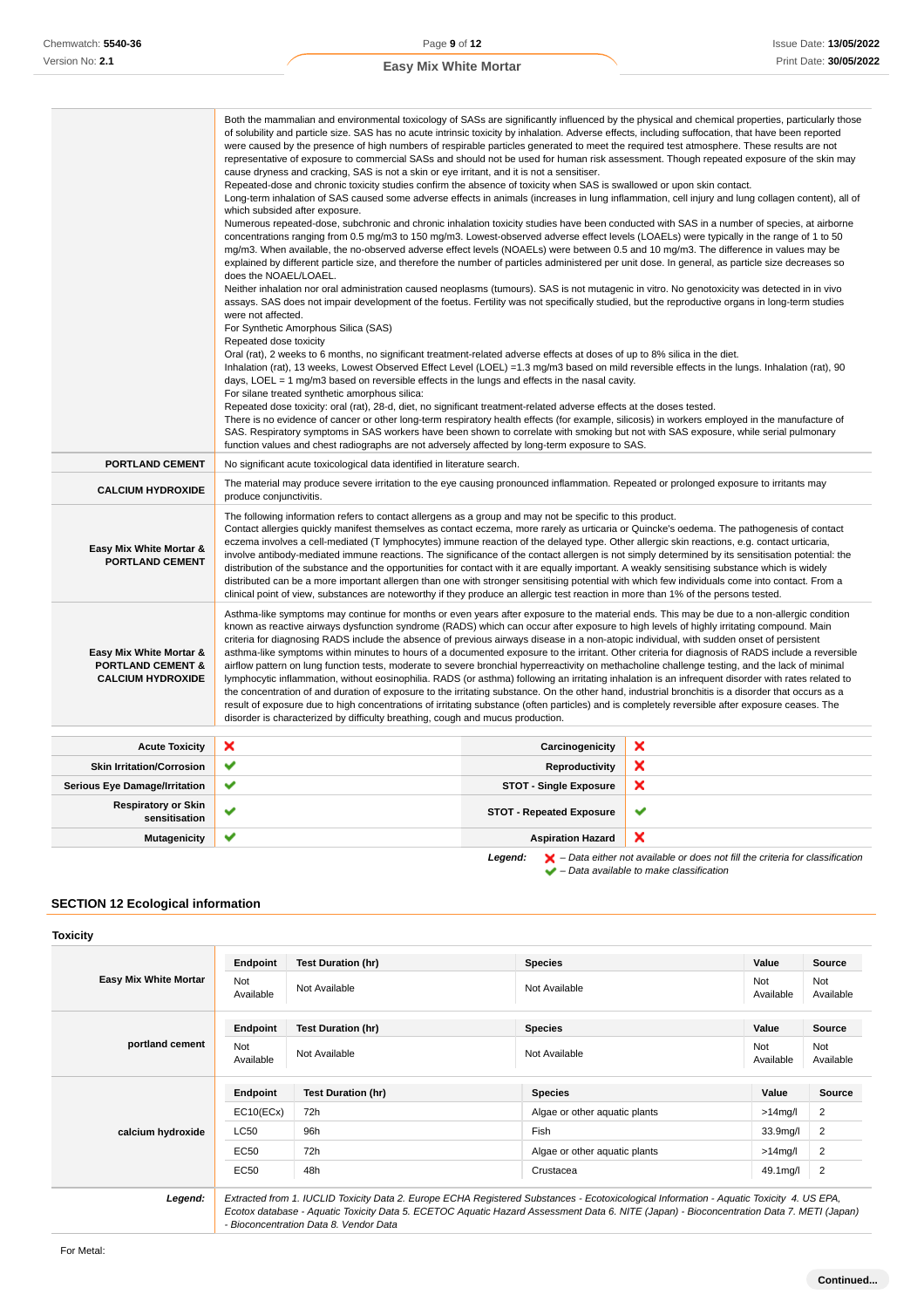Atmospheric Fate - Metal-containing inorganic substances generally have negligible vapour pressure and are not expected to partition to air.

Environmental Fate: Environmental processes, such as oxidation, the presence of acids or bases and microbiological processes, may transform insoluble metals to more soluble ionic forms. Environmental processes may enhance bioavailability and may also be important in changing solubilities.

Aquatic/Terrestrial Fate: When released to dry soil, most metals will exhibit limited mobility and remain in the upper layer; some will leach locally into ground water and/ or surface water ecosystems when soaked by rain or melt ice. A metal ion is considered infinitely persistent because it cannot degrade further. Once released to surface waters and moist soils their fate depends on solubility and dissociation in water. A significant proportion of dissolved/ sorbed metals will end up in sediments through the settling of suspended particles. The remaining metal ions can then be taken up by aquatic organisms. Ionic species may bind to dissolved ligands or sorb to solid particles in water.

Ecotoxicity: Even though many metals show few toxic effects at physiological pH levels, transformation may introduce new or magnified effects. For Chromium: Chromium is poorly absorbed by cells found in microorganisms, plants and animals. Hexavalent chromate anions are readily transported into cells and toxicity is closely linked to the higher oxidation state.

Ecotoxicity - Toxicity in Aquatic Organisms: Chromium is harmful to aquatic organisms in very low concentrations. Organisms consumed by fish species are very sensitive to low levels of chromium. Chromium is toxic to fish although less so in warm water. Marked decreases in toxicity are found with increasing pH or water hardness; changes in salinity have little i any effect. Chromium appears to make fish more susceptible to infection. High concentrations can damage and/or accumulate in various fish tissues and in invertebrates such as snails and worms. Reproduction of water fleas is affected by exposure to 0.01 mg/kg hexavalent chromium/L. Toxicity of chromium in fresh-water organisms resulted in mortality rates of 50%. The most sensitive species to the hexavalent chromium anion are invertebrates, scud, fathead minnow, rainbow trout, cladoceran and water flea vertebrate species and guppy.

Toxicity in Microorganisms: In general, toxicity for most microorganisms occurs in the range of 0.05 -5 mg chromium/kg. Trivalent chromium is less toxic than the hexavalent form. The main signs of toxicity are inhibition of growth and the inhibition of photosynthesis or protein synthesis. Gram-negative soil bacteria are generally more sensitive to hexavalent chromium (1-12 mg/kg) than the gram-positive types. Toxicity to trivalent chromium is not observed at similar levels. Soil microbial transformation processes such as nitrification may be affected by low levels of hexavalent chromium (1 mg/kg). Chromium should not be introduced to municipal sewage treatment facilities.

Toxicity in Plants: Chromium in high concentrations can be toxic for plants. The main feature of chromium intoxication is chlorosis, which is similar to iron deficiency. Chromium affects carbohydrate metabolism and leaf chlorophyll concentration decreases with hexavalent chromium concentration (0.01-1 mg/L). The hexavalent form appears to more toxic than the trivalent species.

Water Standards: Chromium is identified as a hazardous substance in the Federal (U.S.) Water Pollution Control Act and further regulated by Clean Air Water Act Amendments (US). These regulations apply to discharge. The US Primary drinking water Maximum Contaminant Level (MCL), for chromium, is 0.05 mg/L. (total chromium). For chromium:

Aquatic Fate - Most chromium released into water will be deposited in the sediment. A small percentage of chromium can be found in soluble and insoluble forms with soluble chromium making up a very small percentage of the total chromium. Most of the soluble chromium is present as chromium (VI) and soluble chromium (III) complexes. In the aquatic phase, chromium (III) occurs mostly as suspended solids adsorbed onto clayish materials, organics, or iron oxide present in water. Soluble forms and suspended chromium can undergo intramedia transport. Chromium (VI) in water will eventually be reduced to chromium (III) by organic matter in the water. This process may be slower depending on the type and amount of organic material present and on the redox condition of the water. The reaction was generally faster under anaerobic than aerobic conditions. The oxidation of chromium (III) to chromium (VI) during chlorination of water was highest in the pH range of 5.5 - 6.0.

Atmospheric Fate: Transport of chromium from water to the atmosphere is not likely, except by transport in windblown sea sprays.

Terrestrial Fate: Ecotoxicity - Bioaccumulation is not expected to occur in rainbow trout. Bioaccumulation in bottom feeder bivalves, such as the oyster, blue mussel, and soft shell clam is low. Chromium ranges from slightly toxic to highly toxic in water fleas. Chromium is not expected to biomagnify in the aquatic food chain. Chromium (III) has very low solubility and low mobility in the environment and low toxicity in living organisms. In these forms, chromium is relatively soluble, mobile, and toxic to living organisms. Plants - Bioaccumulation of chromium from soil to above-ground parts of plants is unlikely. There is no indication of biomagnification of chromium along the terrestrial food chain (soil-plant-animal). Chromium concentration in plants may vary with geographic location. Soil - Chromium (VI) may be present in soil as chromate and chromic acid. The fate of chromium in soil is dependent upon the chromium species, which is a function of redox potential and soil pH. Most commonly, soil chromium is in the chromium (III) state. In deeper, anaerobic soils, chromium (VI) will be reduced to chromium (III) by disulfur and ferrous sulfate in soil. The reduction of chromium (VI) to chromium (III) is possible in aerobic soils that contain appropriate organic energy sources. The reduction of chromium (VI) to chromium (III) is facilitated by low pH. Chromium (VI) may exist in the aerobic zone of some natural soil. The oxidation of chromium (III) to chromium (VI) is facilitated by the presence of low oxidisable organic substances, oxygen, manganese dioxide, and moisture. However, when availability of mobile chromium (III) is low, a large portion of chromium in soil will not be oxidized to chromium (VI), even in the presence of magnesium dioxide and favorable pH. Organic forms of chromium (III) are more easily oxidized than insoluble oxides. Factors affecting the microbial reduction of chromium (VI) to chromium (III) include biomass concentration, initial chromium (VI) concentration, temperature, pH, carbon source, oxidation-reduction potential and the presence of both oxyanions and metal cations. Although high levels of chromium (VI) are toxic to most microbes, several resistant bacterial species have been identified which could ultimately be employed in remediation strategies. Most soil chromium is present mainly as insoluble chromium oxide and nH20 and is not very mobile. Chromium was not found in leachate from soil, possibly because it formed complexes with organic matter. The leachability of chromium (VI) increases as soil pH increases. A small percentage of total chromium in soil exists as soluble chromium (VI) and chromium (III), which are more mobile in soil. Sorption depends primarily on the clay content of the soil and, to a lesser extent, on the amount of iron oxide and the organic content. Ecotoxicity: Chromium irreversibly sorbed onto soil will not be bio-available to plants and animals under any condition.

Atmospheric Fate: Chromium in soil may be transported to the atmosphere as an aerosol. The low pH of acid rain may facilitate leaching of acid-soluble chromium (III) and (VI) into soil. In the atmosphere, chromium (VI) may be reduced to chromium (III) at a significant rate if vanadium (V2+, V3+ and VO+), ferrous sulfate, bicarbonate ions and arsenic are present. The estimated half life of atmospheric chromium (VI) reduction to chromium (III) has been reported to be from 16 hrs to about 5 days. Aquatic Fate: Surface runoff can transport soluble and bulk precipitates of chromium to surface water. Soluble and unadsorbed chromium (III) and (VI) complexes in soil may leach into groundwater. Microbial methylation plays important roles in the biogeochemical cycling of the metalloids and possibly in their detoxification. Many microorganisms (bacteria, fungi, and yeasts) and

animals are now known to biomethylate arsenic, forming both volatile (e.g., methylarsines) and nonvolatile (e.g., methylarsonic acid and dimethylarsinic acid) compounds. Antimony and bismuth, also undergo biomethylation to some extent. Trimethylstibine formation by microorganisms is now well established, but this process apparently does not occur in animals. Formation of trimethylbismuth by microorganisms has been reported in a few cases.

For Amorphous Silica: Amorphous silica is chemically and biologically inert. It is not biodegradable.

Aquatic Fate: Due to its insolubility in water there is a separation at every filtration and sedimentation process. On a global scale, the level of man-made synthetic amorphous silicas (SAS) represents up to 2.4% of the dissolved silica naturally present in the aquatic environment and untreated SAS have a relatively low water solubility and an extremely low vapour pressure. Biodegradability in sewage treatment plants or in surface water is not applicable to inorganic substances like SAS.

.<br>Terrestrial Fate: Crystalline and/or amorphous silicas are common on the earth in soils and sediments, and in living organisms (e.g. diatoms), but only the dissolved form is bioavailable. On the basis of these properties it is expected that SAS released into the environment will be distributed mainly into soil/sediment. Surface treated silica will be wetted then adsorbed onto soils and sediments.

Atmospheric Fate: SAS is not expected to be distributed into the air if released.

Ecotoxicity: SAS is not toxic to environmental organisms (apart from physical desiccation in insects). SAS presents a low risk for adverse effects to the environment.

For Silica:

Environmental Fate: Most documentation on the fate of silica in the environment concerns dissolved silica, in the aquatic environment, regardless of origin, (man-made or natural), or structure, (crystalline or amorphous).

Terrestrial Fate: Silicon makes up 25.7% of the Earth's crust, by weight, and is the second most abundant element, being exceeded only by oxygen. Silicon is not found free in nature, but occurs chiefly as the oxide and as silicates. Once released into the environment, no distinction can be made between the initial forms of silica.

Aquatic Fate: At normal environmental pH, dissolved silica exists exclusively as monosilicic acid. At pH 9.4, amorphous silica is highly soluble in water. Crystalline silica, in the form of quartz, has low solubility in water. Silicic acid plays an important role in the biological/geological/chemical cycle of silicon, especially in the ocean. Marine organisms such as diatoms, silicoflagellates and radiolarians use silicic acid in their skeletal structures and their skeletal remains leave silica in sea sediment

Ecotoxicity: Silicon is important to plant and animal life and is practically non-toxic to fish including zebrafish, and Daphnia magna water fleas.

#### **DO NOT** discharge into sewer or waterways

#### **Persistence and degradability**

| Ingredient | Persistence: Water/Soil               | Persistence: Air                      |
|------------|---------------------------------------|---------------------------------------|
|            | No Data available for all ingredients | No Data available for all ingredients |

#### **Bioaccumulative potential**

**Continued...**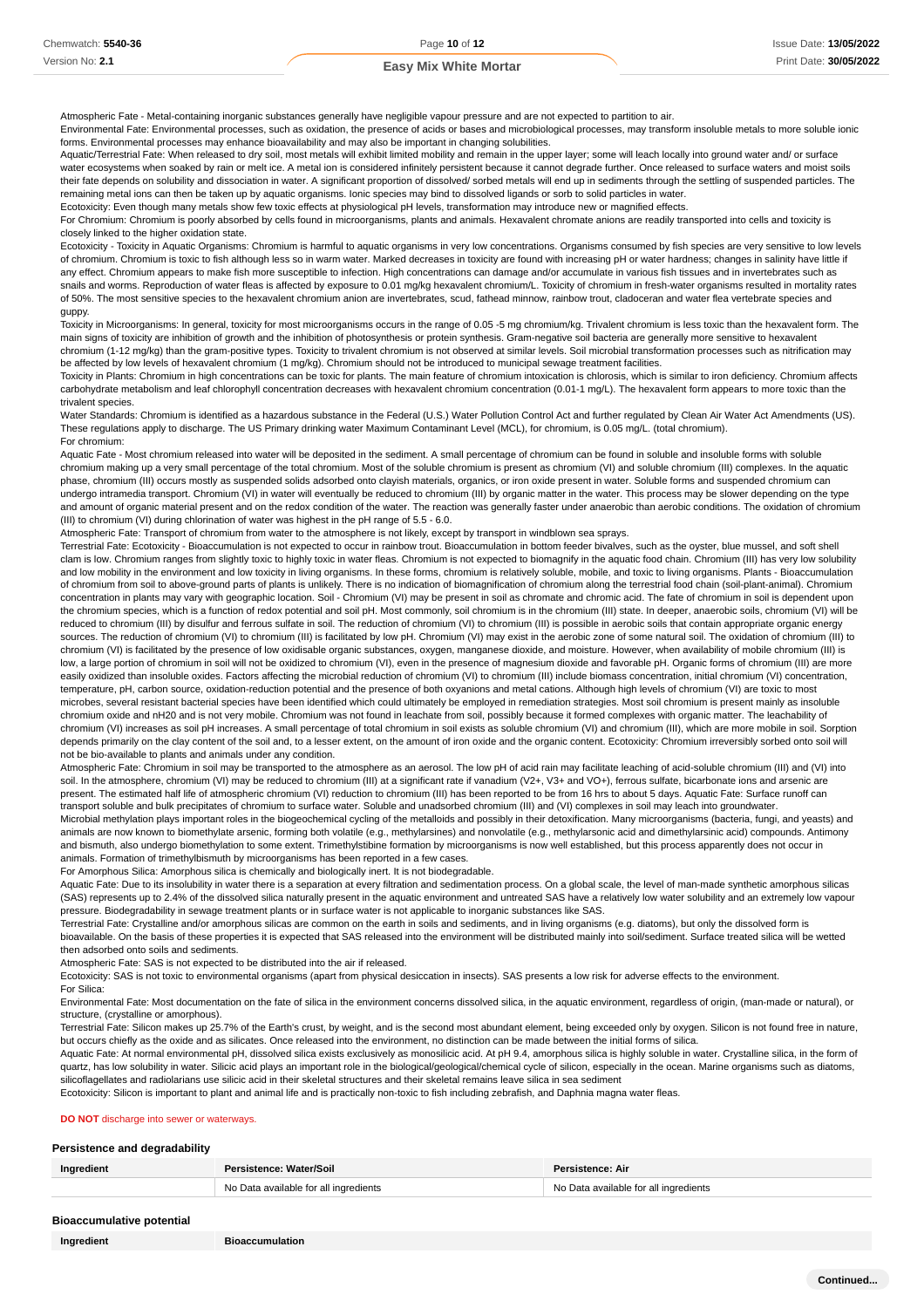Version No: **2.1**

### Page **11** of **12**

| Ingredient       | <b>Bioaccumulation</b>                |
|------------------|---------------------------------------|
|                  | No Data available for all ingredients |
| Mobility in soil |                                       |
| Ingredient       | Mobility                              |
|                  | No Data available for all ingredients |

### **SECTION 13 Disposal considerations**

| Waste treatment methods             |                                                                                                                                                                                                                                                                                                                                                                                                                                                                                                                                                                                                                                                                                                                                                                                                                                                                                                                                                                                                                                                                                                                                                                                                                                                                                                                                                                                                                                                                                                                                                                                                                                                                                                                                                                                                                                                                                                   |
|-------------------------------------|---------------------------------------------------------------------------------------------------------------------------------------------------------------------------------------------------------------------------------------------------------------------------------------------------------------------------------------------------------------------------------------------------------------------------------------------------------------------------------------------------------------------------------------------------------------------------------------------------------------------------------------------------------------------------------------------------------------------------------------------------------------------------------------------------------------------------------------------------------------------------------------------------------------------------------------------------------------------------------------------------------------------------------------------------------------------------------------------------------------------------------------------------------------------------------------------------------------------------------------------------------------------------------------------------------------------------------------------------------------------------------------------------------------------------------------------------------------------------------------------------------------------------------------------------------------------------------------------------------------------------------------------------------------------------------------------------------------------------------------------------------------------------------------------------------------------------------------------------------------------------------------------------|
| <b>Product / Packaging disposal</b> | Containers may still present a chemical hazard/ danger when empty.<br>Return to supplier for reuse/ recycling if possible.<br>Otherwise:<br>If container can not be cleaned sufficiently well to ensure that residuals do not remain or if the container cannot be used to store the same<br>product, then puncture containers, to prevent re-use, and bury at an authorised landfill.<br>▶ Where possible retain label warnings and SDS and observe all notices pertaining to the product.<br>Legislation addressing waste disposal requirements may differ by country, state and/ or territory. Each user must refer to laws operating in their<br>area. In some areas, certain wastes must be tracked.<br>A Hierarchy of Controls seems to be common - the user should investigate:<br>Reduction<br>$\cdot$ Reuse<br>Recycling<br>Disposal (if all else fails)<br>This material may be recycled if unused, or if it has not been contaminated so as to make it unsuitable for its intended use. Shelf life<br>considerations should also be applied in making decisions of this type. Note that properties of a material may change in use, and recycling or<br>reuse may not always be appropriate. In most instances the supplier of the material should be consulted.<br><b>DO NOT</b> allow wash water from cleaning or process equipment to enter drains.<br>It may be necessary to collect all wash water for treatment before disposal.<br>In all cases disposal to sewer may be subject to local laws and regulations and these should be considered first.<br>• Where in doubt contact the responsible authority.<br>▶ Recycle wherever possible or consult manufacturer for recycling options.<br>Consult State Land Waste Management Authority for disposal.<br>Bury residue in an authorised landfill.<br>Recycle containers if possible, or dispose of in an authorised landfill. |

### **SECTION 14 Transport information**

| <b>Labels Required</b>                                               |                |
|----------------------------------------------------------------------|----------------|
| <b>Marine Pollutant</b>                                              | NO.            |
| <b>HAZCHEM</b>                                                       | Not Applicable |
| Land transport (ADG): NOT REGULATED FOR TRANSPORT OF DANGEROUS GOODS |                |

### **Air transport (ICAO-IATA / DGR): NOT REGULATED FOR TRANSPORT OF DANGEROUS GOODS**

### **Sea transport (IMDG-Code / GGVSee): NOT REGULATED FOR TRANSPORT OF DANGEROUS GOODS**

### **Transport in bulk according to Annex II of MARPOL and the IBC code**

### Not Applicable

### **Transport in bulk in accordance with MARPOL Annex V and the IMSBC Code**

| <b>Product name</b> | Group         |
|---------------------|---------------|
| portland cement     | Not Available |
| calcium hydroxide   | Not Available |

#### **Transport in bulk in accordance with the ICG Code**

| <b>Product name</b> | <b>Ship Type</b> |
|---------------------|------------------|
| portland cement     | Not Available    |
| calcium hydroxide   | Not Available    |

### **SECTION 15 Regulatory information**

### **Safety, health and environmental regulations / legislation specific for the substance or mixture**

#### I **portland cement is found on the following regulatory lists**

Australian Inventory of Industrial Chemicals (AIIC)

### **calcium hydroxide is found on the following regulatory lists**

Australia Hazardous Chemical Information System (HCIS) - Hazardous Chemicals Australian Inventory of Industrial Chemicals (AIIC)

### **National Inventory Status**

| <b>National Inventory</b>                   | <b>Status</b> |
|---------------------------------------------|---------------|
| Australia - AIIC / Australia<br>.<br>$\sim$ | Yes           |

International WHO List of Proposed Occupational Exposure Limit (OEL) Values for

Manufactured Nanomaterials (MNMS)